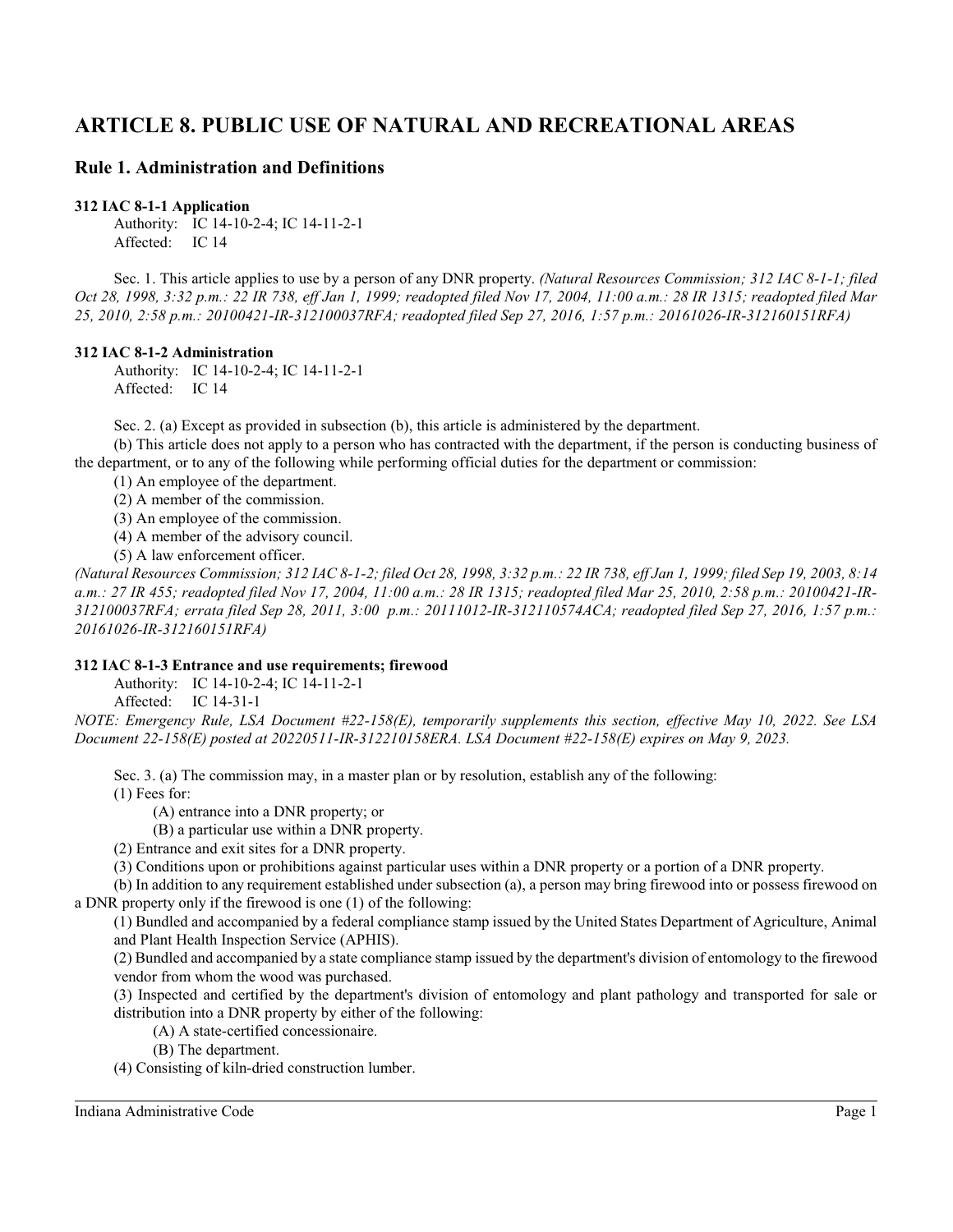(5) Consisting of logs, timber, or another part of a tree with all bark removed.

(c) The following definitions apply throughout this section:

(1) "Firewood" means kindling, logs, boards, lumber, timber, and any part of a tree that is in a form and size appropriate for use as fuel. Logs cut into lengths at least four and one-half (4 1/2) feet long are not firewood.

(2) "Kiln-dried construction lumber" means processed boards cut and dried to remove all bark.

(d) For a nature preserve dedicated under IC 14-31-1, if the fee owner is other than the state of Indiana, the department must obtain written consent fromthe fee owner before the commission establishes a requirement undersubsection (a). *(Natural Resources Commission; 312 IAC 8-1-3; filed Oct 28, 1998, 3:32 p.m.: 22 IR 738, eff Jan 1, 1999; readopted filed Nov 17, 2004, 11:00 a.m.: 28 IR 1315; readopted filed Mar 25, 2010, 2:58 p.m.: 20100421-IR-312100037RFA; filed Feb 16, 2012, 11:34 a.m.: 20120314-IR-312110421FRA; filed Nov 5, 2012, 2:30 p.m.: 20121205-IR-312120218FRA, eff Jan 2, 2013; readopted filed Sep 27, 2016, 1:57 p.m.: 20161026-IR-312160151RFA)*

# **312 IAC 8-1-4 Definitions** *(Repealed)*

Sec. 4. *(Repealed by Natural Resources Commission; filed Aug 18, 2011, 11:38 a.m.: 20110914-IR-312100668FRA)*

# **Rule 1.5. Definitions**

# **312 IAC 8-1.5-1 Application**

Authority: IC 14-10-2-4; IC 14-11-2-1 Affected: IC 9-13-2-196; IC 9-25-2-4; IC 14-8-2-85; IC 14-8-2-261; IC 14-31-1

Sec. 1. The definitions in this rule are supplemental to those set forth at 312 IAC 1 and apply throughout this article. *(Natural*) *Resources Commission; 312 IAC 8-1.5-1; filed Aug 18, 2011, 11:38 a.m.: 20110914-IR-312100668FRA; readopted filed Sep 27, 2016, 1:57 p.m.: 20161026-IR-312160151RFA)*

# **312 IAC 8-1.5-2 "Alcoholic beverage" defined**

Authority: IC 14-10-2-4; IC 14-11-2-1 Affected: IC 7.1-1-3-5; IC 14

Sec. 2. "Alcoholic beverage" has the meaning set forth in IC 7.1-1-3-5. *(Natural Resources Commission; 312 IAC 8-1.5-2; filed Aug 18, 2011, 11:38 a.m.: 20110914-IR-312100668FRA; readopted filed Sep 27, 2016, 1:57 p.m.: 20161026-IR-312160151RFA)*

# **312 IAC 8-1.5-3 "Authorized representative" defined**

Authority: IC 14-10-2-4; IC 14-11-2-1 Affected: IC 14

Sec. 3. "Authorized representative" means the director or another person designated by the director. *(Natural Resources Commission; 312 IAC 8-1.5-3; filed Aug 18, 2011, 11:38 a.m.: 20110914-IR-312100668FRA; readopted filed Sep 27, 2016, 1:57 p.m.: 20161026-IR-312160151RFA)*

# **312 IAC 8-1.5-4 "Berry" defined**

Authority: IC 14-10-2-4; IC 14-11-2-1 Affected: IC 14

Sec. 4. "Berry" means the fruiting body of the following:

(1) A blackberry (Rubus).

(2) A blueberry (Vaccinium).

(3) A dewberry (Rubus).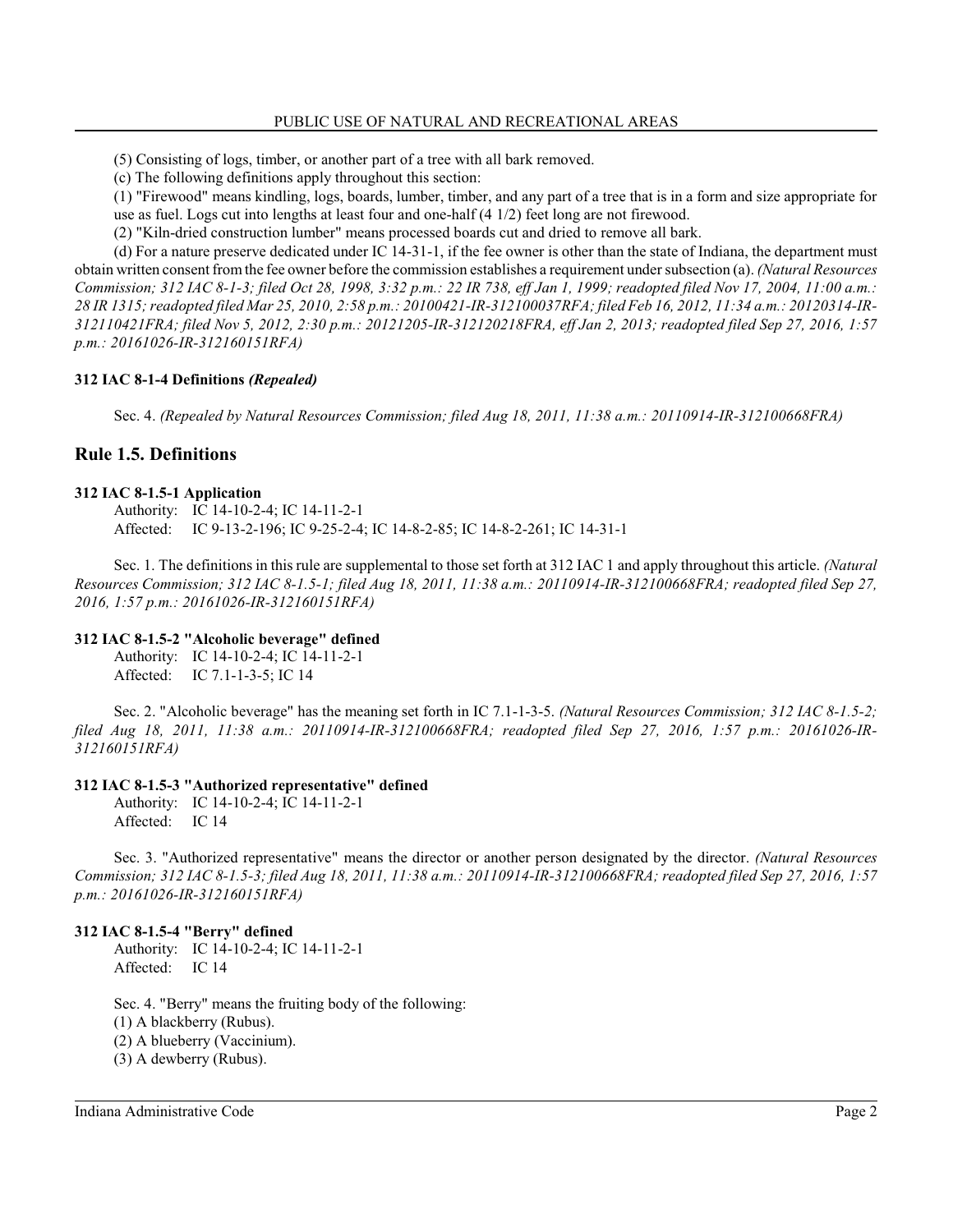(4) An elderberry (Sambucus).

(5) A gooseberry (Ribes grossularia).

(6) A huckleberry (Ericaceae).

(7) A mulberry (Morus).

(8) A raspberry (Rubus).

(9) A serviceberry (Amelanchier).

(10) A strawberry (Fragaria).

*(Natural Resources Commission; 312 IAC 8-1.5-4; filed Aug 18, 2011, 11:38 a.m.: 20110914-IR-312100668FRA; readopted filed Sep 27, 2016, 1:57 p.m.: 20161026-IR-312160151RFA)*

# **312 IAC 8-1.5-5 "Campground" defined**

Authority: IC 14-10-2-4; IC 14-11-2-1 Affected: IC 14

Sec. 5. "Campground" means an area that accommodates any of the following:

(1) Tents.

(2) Recreational vehicles.

(3) Vacation mobile homes.

*(Natural Resources Commission; 312 IAC 8-1.5-5; filed Aug 18, 2011, 11:38 a.m.: 20110914-IR-312100668FRA; readopted filed Sep 27, 2016, 1:57 p.m.: 20161026-IR-312160151RFA)*

# **312 IAC 8-1.5-6 "DNR property" defined**

Authority: IC 14-10-2-4; IC 14-11-2-1 Affected: IC 14-31-1

Sec. 6. (a) Except as provided in subsection (b), "DNR property" means land and water where any of the following applies: (1) The department has ownership.

(2) The department holds a lease, easement, or license.

(3) A dedication was made under IC 14-31-1.

(4) The department manages the property.

(b) Exempted from DNR property is each of the following:

(1) A public freshwater lake.

(2) A navigable waterway.

(3) Buildings or grounds unless located at a recreational, natural, or historic site.

An area is not exempted because the department issued a lease, license, or concession to another person. *(Natural Resources Commission; 312 IAC 8-1.5-6; filed Aug 18, 2011, 11:38 a.m.: 20110914-IR-312100668FRA; errata filed Oct 23, 2012, 10:39 a.m.: 20121107-IR-312120579ACA; readopted filed Sep 27, 2016, 1:57 p.m.: 20161026-IR-312160151RFA)*

# **312 IAC 8-1.5-7 "Fallen cone" defined**

Authority: IC 14-10-2-4; IC 14-11-2-1 Affected: IC 14

Sec. 7. "Fallen cone" means the fruiting body of a coniferous tree that is no longer attached to a living tree. *(Natural Resources Commission; 312 IAC 8-1.5-7; filed Aug 18, 2011, 11:38 a.m.: 20110914-IR-312100668FRA; readopted filed Sep 27, 2016, 1:57 p.m.: 20161026-IR-312160151RFA)*

# **312 IAC 8-1.5-8 "Firearm or bow and arrows" defined**

Authority: IC 14-10-2-4; IC 14-11-2-1 Affected: IC 14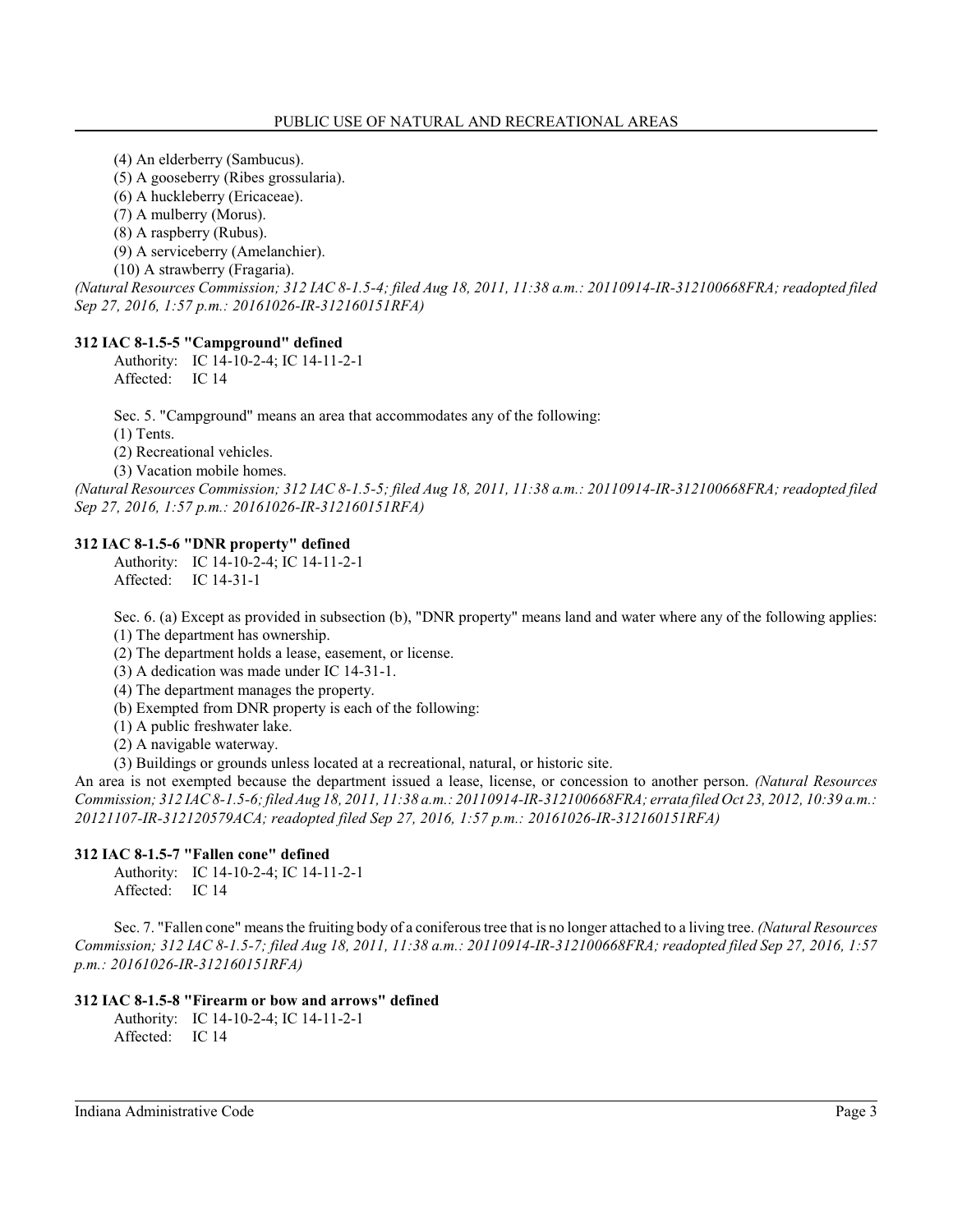Sec. 8. "Firearm or bow and arrows" means:

(1) a firearm;

(2) an air gun;

 $(3)$  a  $CO<sub>2</sub>$  gun;

(4) a spear gun;

(5) a bow and arrows;

(6) a crossbow;

(7) a paint gun; or

(8) a similar mechanical device;

that can be discharged and is capable of causing injury or death to a person or an animal or damage to property. *(Natural Resources Commission; 312 IAC 8-1.5-8; filed Aug 18, 2011, 11:38 a.m.: 20110914-IR-312100668FRA; readopted filed Sep 27, 2016, 1:57 p.m.: 20161026-IR-312160151RFA)*

# **312 IAC 8-1.5-9 "Fruit" defined**

Authority: IC 14-10-2-4; IC 14-11-2-1 Affected: IC 14

Sec. 9. "Fruit" means the fruiting body of the following:

(1) Apples (Malus).

(2) Cherries (Prunus).

(3) Grapes (Vitis).

(4) Hawthorns (Crataegus).

(5) Pawpaws (Asimina).

(6) Pears (Pyrus).

(7) Persimmons (Diospyros).

(8) Plums (Prunus).

(9) Roses (Rosa).

*(Natural Resources Commission; 312 IAC 8-1.5-9; filed Aug 18, 2011, 11:38 a.m.: 20110914-IR-312100668FRA; readopted filed Sep 27, 2016, 1:57 p.m.: 20161026-IR-312160151RFA)*

### **312 IAC 8-1.5-10 "Greens" defined**

Authority: IC 14-10-2-4; IC 14-11-2-1 Affected: IC 14

Sec. 10. "Greens" means the aboveground shoots or leaves of the following:

(1) Asparagus (Asparagus officinalis).

(2) Dandelion (Asteraceae).

(3) Mustard (Brassicaceae).

(4) Plantain (Plantaginaceae).

(5) Poke (Phytolaccaceae).

*(Natural Resources Commission; 312 IAC 8-1.5-10; filed Aug 18, 2011, 11:38 a.m.: 20110914-IR-312100668FRA; readopted filed Sep 27, 2016, 1:57 p.m.: 20161026-IR-312160151RFA)*

# **312 IAC 8-1.5-11 "Group boat dock" defined**

Authority: IC 14-10-2-4; IC 14-11-2-1 Affected: IC 14

Sec. 11. "Group boat dock" means an artificial basin or enclosure for the reception of boats on Lake Monroe or Mississinewa Lake that is owned and maintained by adjacent landowners for their private usage. *(Natural Resources Commission; 312 IAC 8-1.5- 11; filed Aug 18, 2011, 11:38 a.m.: 20110914-IR-312100668FRA; readopted filed Sep 27, 2016, 1:57 p.m.: 20161026-IR-*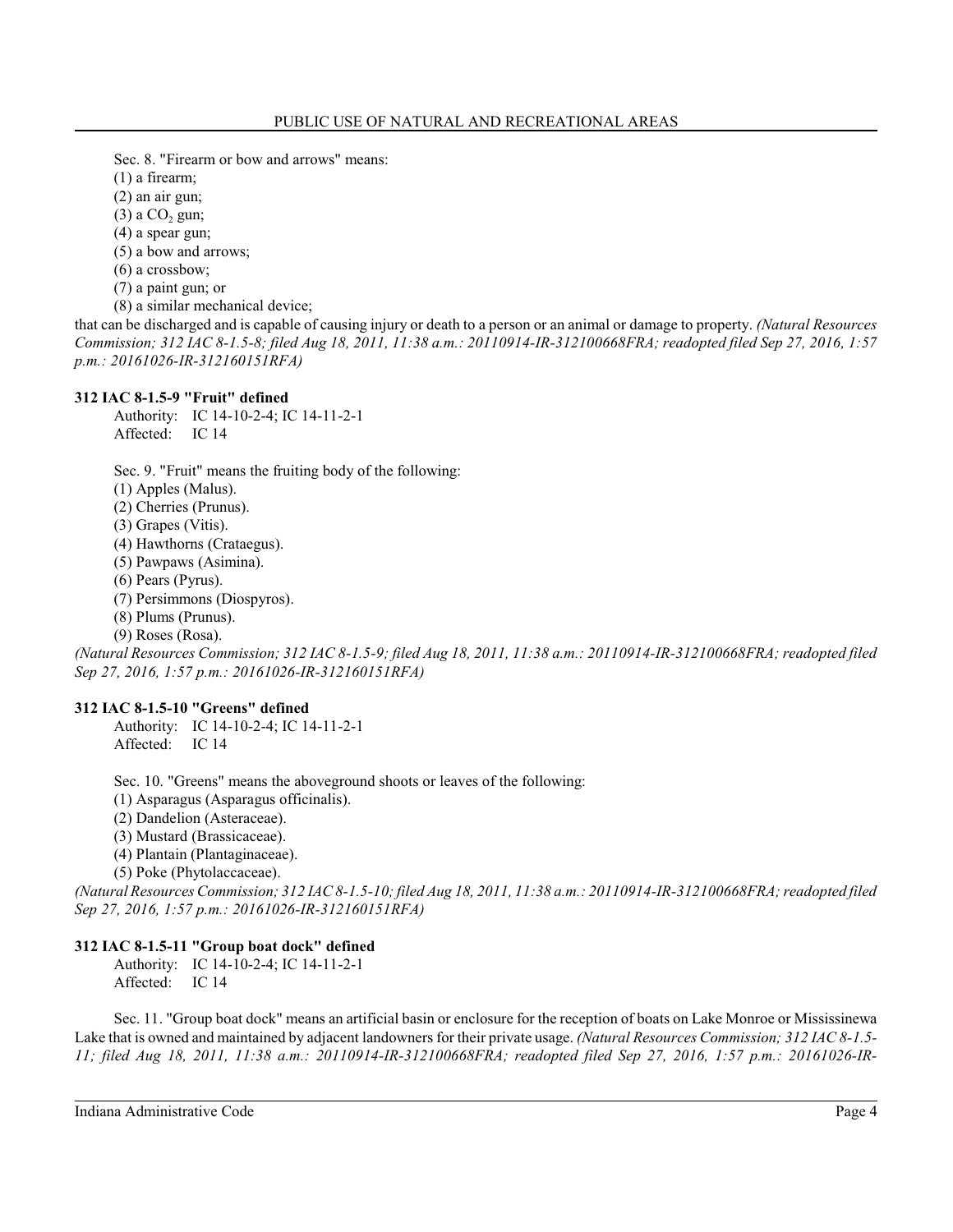*312160151RFA)*

### **312 IAC 8-1.5-12 "Leaf" defined**

Authority: IC 14-10-2-4; IC 14-11-2-1 Affected: IC 14

Sec. 12. "Leaf" means the leaf of a woody plant for use in a leaf collection or similar academic project. *(Natural Resources Commission; 312 IAC 8-1.5-12; filed Aug 18, 2011, 11:38 a.m.: 20110914-IR-312100668FRA; readopted filed Sep 27, 2016, 1:57 p.m.: 20161026-IR-312160151RFA)*

#### **312 IAC 8-1.5-13 "License" defined**

Authority: IC 14-10-2-4; IC 14-11-2-1 Affected: IC 14

Sec. 13. (a) "License" means:

(1) a license;

(2) a permit;

(3) an agreement;

(4) a contract;

(5) a lease;

(6) a certificate; or

(7) any other form of approval;

issued by the department.

(b) Alicensemayauthorize an activityotherwise prohibited by this article. *(Natural Resources Commission; 312 IAC 8-1.5-13; filed Aug 18, 2011, 11:38 a.m.: 20110914-IR-312100668FRA; readopted filed Sep 27, 2016, 1:57 p.m.: 20161026-IR-312160151RFA)*

### **312 IAC 8-1.5-14 "Motorized cart" defined**

Authority: IC 14-10-2-4; IC 14-11-2-1 Affected: IC 9-13-2; IC 14

Sec. 14. (a) "Motorized cart" means a conveyance that is:

(1) motor driven, either by gas or electricity;

(2) used to carry passengers or equipment; and

(3) smaller than the types of motor vehicles required to be registered by the bureau of motor vehicles such as a:

(A) passenger motor vehicle (as defined in IC 9-13-2-123);

(B) recreational vehicle (as defined in IC 9-13-2-150); or

(C) truck (as defined in IC 9-13-2-188).

(b) A motorized cart may be characterized as a golf cart, utility cart, or similar form of motor vehicle.

(c) The term does not include:

(1) an electric personal assistive mobility device (as defined in IC 9-13-2-49.3);

(2) a motorcycle (as defined in IC 9-13-2-108);

(3) a motor scooter (as defined in IC 9-13-2-104 *[IC 9-13-2-104 was repealed by P.L.221-2014, SECTION 10, effective January 1, 2015.]*);

(4) a motorized bicycle (as defined in IC 9-13-2-109 *[IC 9-13-2-109 was repealed by P.L.221-2014, SECTION 14, effective January 1, 2015.]*); or

(5) an off-road vehicle.

*(Natural Resources Commission; 312 IAC 8-1.5-14; filed Aug 18, 2011, 11:38 a.m.: 20110914-IR-312100668FRA; readopted filed Sep 27, 2016, 1:57 p.m.: 20161026-IR-312160151RFA)*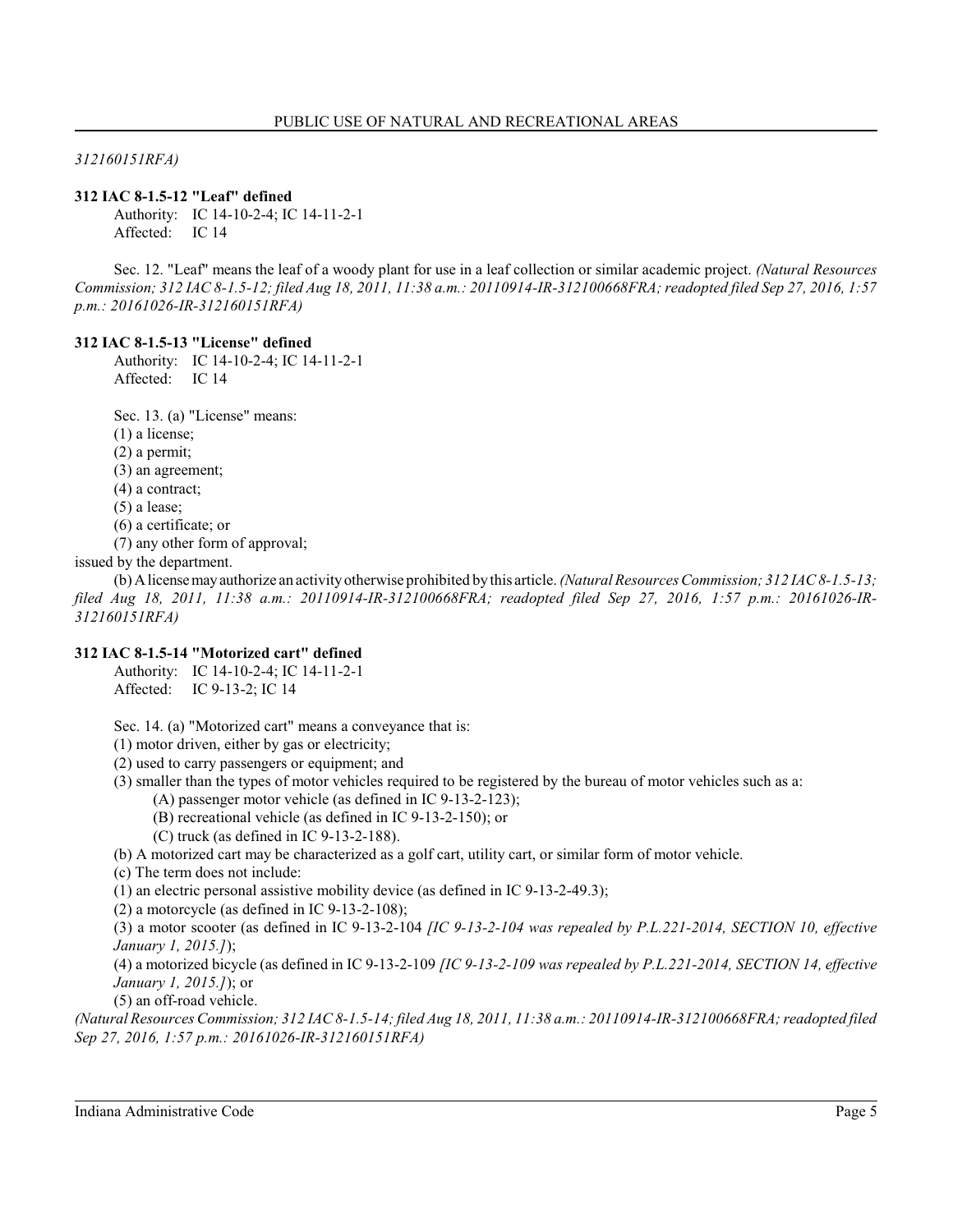### **312 IAC 8-1.5-15 "Mushroom" defined**

Authority: IC 14-10-2-4; IC 14-11-2-1 Affected: IC 14

Sec. 15. "Mushroom" means edible fungi. *(Natural Resources Commission; 312 IAC 8-1.5-15;filed Aug 18, 2011, 11:38 a.m.: 20110914-IR-312100668FRA; readopted filed Sep 27, 2016, 1:57 p.m.: 20161026-IR-312160151RFA)*

#### **312 IAC 8-1.5-16 "Nut" defined**

Authority: IC 14-10-2-4; IC 14-11-2-1 Affected: IC 14

Sec. 16. "Nut" means a fruit or seed of any of the following:

(1) Hazelnut (Corylus).

(2) Hickory (Carya).

(3) Oak (Quercus).

(4) Pecan (Carya).

(5) Walnut (Juglans).

*(Natural Resources Commission; 312 IAC 8-1.5-16; filed Aug 18, 2011, 11:38 a.m.: 20110914-IR-312100668FRA; readopted filed Sep 27, 2016, 1:57 p.m.: 20161026-IR-312160151RFA)*

### **312 IAC 8-1.5-17 "Off-road vehicle" defined**

Authority: IC 14-10-2-4; IC 14-11-2-1 Affected: IC 14

Sec. 17. (a) "Off-road vehicle" means a motor driven vehicle capable of cross-country travel:

(1) without benefit of a road; and

(2) on or immediately over:

- (A) land;
	- (B) water;
	- (C) snow;
	- (D) ice;
	- (E) marsh;
- (F) swampland; or
- (G) other natural terrain.
- (b) The term includes the following:
- (1) A multi-wheel drive or low pressure tire vehicle.

(2) An amphibious machine.

- (3) A ground effect air cushion vehicle.
- (4) Other means of transportation deriving motive power from a source other than muscle or wind.
- (c) The term does not include the following:
- (1) A farm vehicle being used for farming.
- (2) A vehicle used for military or law enforcement purposes.
- (3) A construction, mining, or other industrial related vehicle used in performance of the vehicle's common function.
- (4) A snowmobile.
- (5) A registered aircraft.
- (6) Any other vehicle properly registered by the bureau of motor vehicles.
- (7) Any boat that is registered under Indiana statutes.
- (8) A golf cart vehicle.

*(Natural Resources Commission; 312 IAC 8-1.5-17; filed Aug 18, 2011, 11:38 a.m.: 20110914-IR-312100668FRA; readopted filed Sep 27, 2016, 1:57 p.m.: 20161026-IR-312160151RFA)*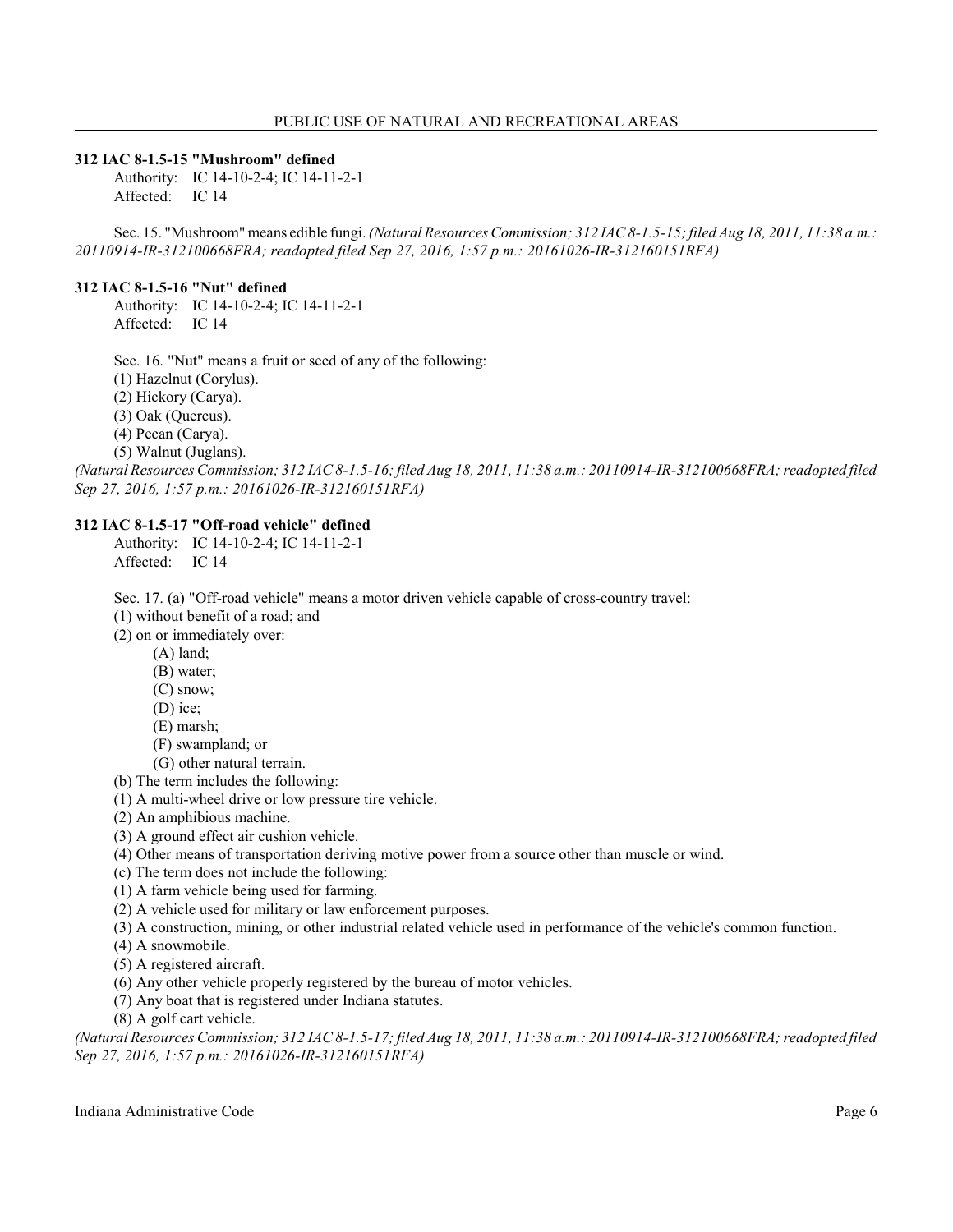#### **312 IAC 8-1.5-18 "Operate" defined**

Authority: IC 14-10-2-4; IC 14-11-2-1 Affected: IC 14

Sec. 18. "Operate" means to: (1) ride in or on; and (2) be in actual physical control of the operation of; a motorized cart, an off-road vehicle, or a vehicle. *(Natural Resources Commission; 312 IAC 8-1.5-18; filed Aug 18, 2011, 11:38 a.m.: 20110914-IR-312100668FRA; readopted filed Sep 27, 2016, 1:57 p.m.: 20161026-IR-312160151RFA)*

### **312 IAC 8-1.5-19 "Public road" defined**

Authority: IC 14-10-2-4; IC 14-11-2-1 Affected: IC 9-25-2-4; IC 14

Sec. 19. "Public road" means a public highway under IC 9-25-2-4 that is designated by the department for use by the public. *(Natural Resources Commission; 312 IAC 8-1.5-19; filed Aug 18, 2011, 11:38 a.m.: 20110914-IR-312100668FRA; readopted filed Sep 27, 2016, 1:57 p.m.: 20161026-IR-312160151RFA)*

### **312 IAC 8-1.5-20 "Recreation area" defined**

Authority: IC 14-10-2-4; IC 14-11-2-1 Affected: IC 14

Sec. 20. "Recreation area" means an area that is managed by the department for specific recreation activities. *(Natural Resources Commission; 312 IAC 8-1.5-20; filed Aug 18, 2011, 11:38 a.m.: 20110914-IR-312100668FRA; readopted filed Sep 27, 2016, 1:57 p.m.: 20161026-IR-312160151RFA)*

### **312 IAC 8-1.5-21 "Snowmobile" defined**

Authority: IC 14-10-2-4; IC 14-11-2-1 Affected: IC 14-8-2-261

Sec. 21. "Snowmobile" has the meaning set forth in IC 14-8-2-261. *(Natural Resources Commission; 312 IAC 8-1.5-21; filed Aug 18, 2011, 11:38 a.m.: 20110914-IR-312100668FRA; readopted filed Sep 27, 2016, 1:57 p.m.: 20161026-IR-312160151RFA)*

### **312 IAC 8-1.5-21.5 "State park" defined**

Authority: IC 14-10-2-4; IC 14-11-2-1 Affected: IC 7.1-3-17.8; IC 14-18; IC 14-19

Sec. 21.5. "State park", for the purposes of IC 7.1-3-17.8, means the following:

- (1) Brown County State Park.
- (2) Chain O'Lakes State Park.
- (3) Charlestown State Park.
- (4) Clifty Falls State Park.
- (5) Falls of the Ohio State Park.
- (6) Fort Harrison State Park.
- (7) Harmonie State Park.
- (8) Indiana Dunes State Park.
- (9) Lincoln State Park.
- (10) McCormick's Creek State Park.
- (11) Mounds State Park.
- (12) O'Bannon Woods State Park.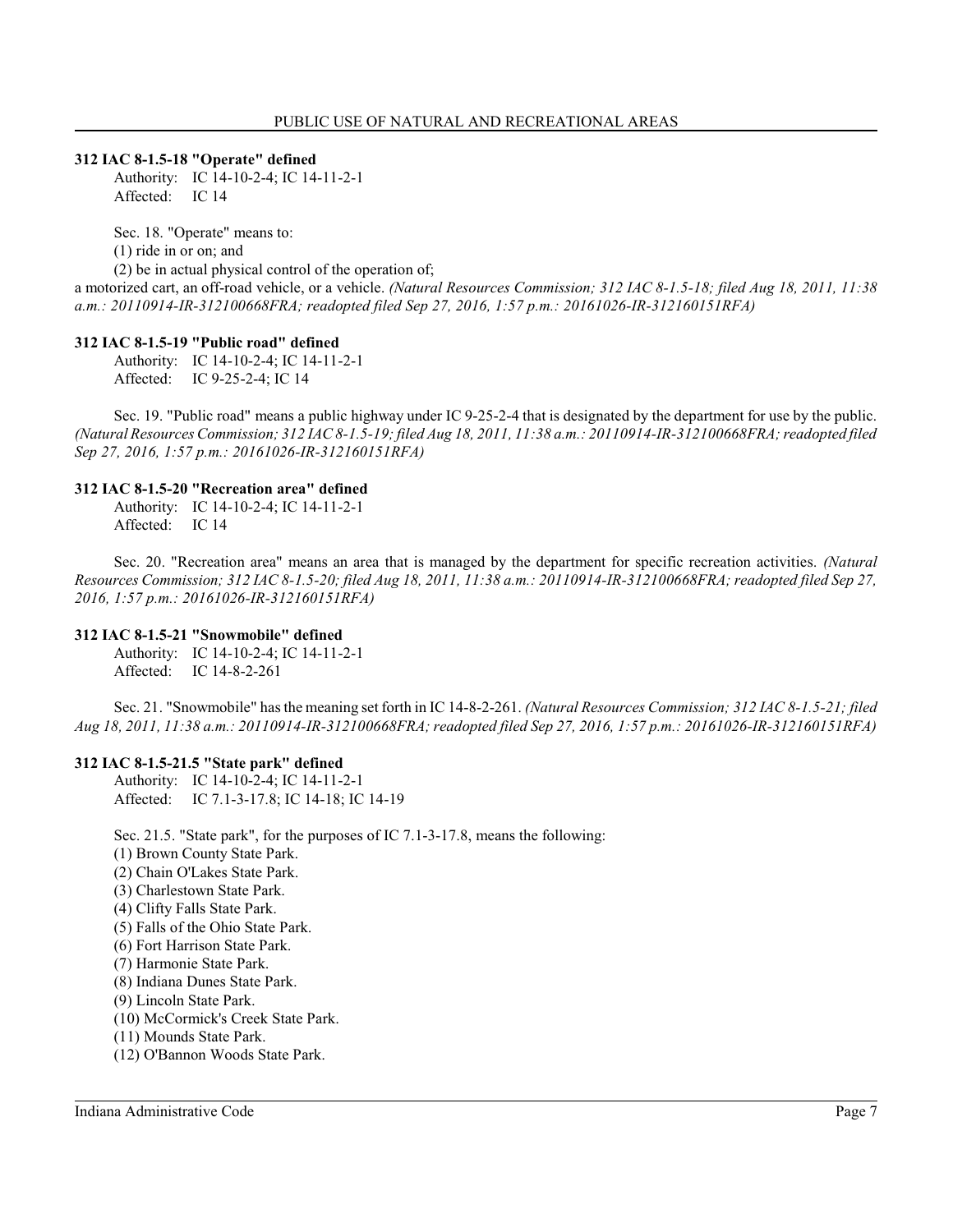- (13) Ouabache State Park.
- (14) Pokagon/Trine State Park.
- (15) Potato Creek State Park.
- (16) Prophetstown State Park.
- (17) Shades State Park.
- (18) Shakamak State Park.
- (19) Spring Mill State Park.
- (20) Summit Lake State Park.
- (21) Tippecanoe River State Park.
- (22) Turkey Run State Park.
- (23) Versailles State Park.
- (24) Whitewater Memorial State Park.

*(Natural Resources Commission; 312 IAC 8-1.5-21.5; filed Mar 6, 2017, 3:17 p.m.: 20170405-IR-312160368FRA)*

# **312 IAC 8-1.5-22 "Vehicle" defined**

Authority: IC 14-10-2-4; IC 14-11-2-1 Affected: IC 14

Sec. 22. "Vehicle" means: (1) an automobile; (2) a motorcycle; (3) a truck; (4) a trailer; (5) a semitrailer; (6) a tractor; (7) a bus; (8) a school bus; (9) a recreational vehicle; (10) a trailer or semitrailer used in the transportation of a boat; or (11) a motorized bicycle.

*(Natural Resources Commission; 312 IAC 8-1.5-22; filed Aug 18, 2011, 11:38 a.m.: 20110914-IR-312100668FRA; readopted filed Sep 27, 2016, 1:57 p.m.: 20161026-IR-312160151RFA)*

# **Rule 2. General Restrictions on the Use of DNR Properties**

# **312 IAC 8-2-1 Posted special requirements**

Authority: IC 14-10-2-4; IC 14-11-2-1 Affected: IC 14

Sec. 1. (a) A sign may be posted to authorize a particular use, to identify conditions upon a particular use, or to establish prohibitions against a particular use within a DNR property or a portion of a DNR property. A sign may close an area to entry by the public.

(b) A person must not violate a sign posted under this section. *(Natural Resources Commission; 312 IAC 8-2-1; filed Oct 28, 1998, 3:32 p.m.: 22 IR 739, eff Jan 1, 1999; readopted filed Nov 17, 2004, 11:00 a.m.: 28 IR 1315; readopted filed Mar 25, 2010, 2:58 p.m.: 20100421-IR-312100037RFA; readopted filed Sep 27, 2016, 1:57 p.m.: 20161026-IR-312160151RFA)*

# **312 IAC 8-2-2 Trash, refuse, and sanitation**

Authority: IC 14-10-2-4; IC 14-11-2-1 Affected: IC 14-15-2-7; IC 14-15-2-8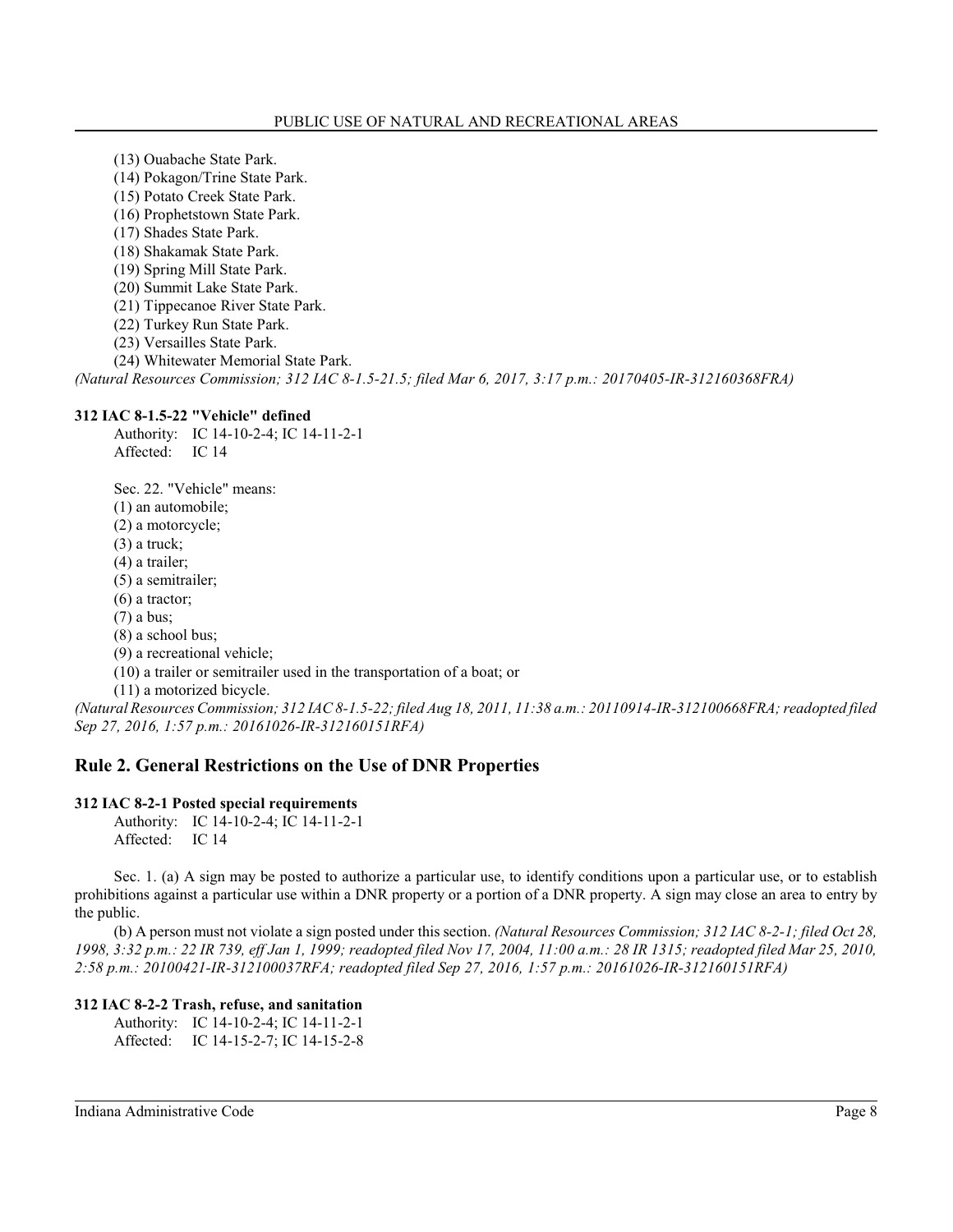Sec. 2. (a) Trash, refuse, waste, garbage, glass, petroleum products, sewage, or another material must not be:

(1) maintained, treated, or disposed in a manner that violates a federal or state law; or

(2) brought onto a DNR property for disposal.

(b) A boat equipped with a toilet or galley may be inspected by a department representative at any time for compliance with IC 14-15-2-7 and IC 14-15-2-8. Before entering a property, a person must make inoperative any outside drain of a toilet or galley.

(c) A vehicle, boat, aircraft, waste receptacle, or personal item must not be washed except in a designated area. *(Natural Resources Commission; 312 IAC 8-2-2; filed Oct 28, 1998, 3:32 p.m.: 22 IR 739, eff Jan 1, 1999; readopted filed Nov 17, 2004, 11:00 a.m.: 28 IR 1315; errata filed Jun 2, 2009, 10:29 a.m.: 20090624-IR-312090386ACA; readopted filed Mar 25, 2010, 2:58 p.m.: 20100421-IR-312100037RFA; readopted filed Sep 27, 2016, 1:57 p.m.: 20161026-IR-312160151RFA)*

# **312 IAC 8-2-3 Firearms, hunting, and trapping**

Authority: IC 14-10-2-4; IC 14-11-2-1; IC 14-22-2-6 Affected: IC 14-22-11-1; IC 35-47-2

Sec. 3. (a) A person must not possess a firearm or bow and arrows on a DNR property unless one (1) of the following conditions apply:

(1) The firearm or bow and arrows are:

(A) unloaded and unnocked; and

(B) placed in a case or locked within a vehicle.

(2) The firearm or bow and arrows are possessed at, and of a type designated for usage on:

- (A) a rifle;
	- (B) a pistol;
	- (C) a shotgun; or
	- (D) an archery;

range.

(3) The firearm or bow and arrows are being used in the lawful pursuit of either of the following:

(A) A wild animal on a DNR property authorized for that purpose.

(B) A groundhog as authorized under a license.

(4) The person possesses a handgun on a DNR property other than a reservoir owned by the U.S. Army Corps of Engineers or Falls of the Ohio State Park:

- (A) with a valid unlimited license to carry a handgun:
	- (i) issued under IC 35-47-2-3; or
	- (ii) recognized under IC 35-47-2-21(b); or

(B) pursuant to an exemption to handgun licensure requirements as authorized under IC 35-47-2-2.

(b) Except as provided in subsection (a)(1) or (a)(4), a firearm or bow and arrows may not be possessed on DNR properties within any of the following:

(1) A nature preserve or another property administered by the division of nature preserves unless hunting is authorized under subsection (d).

(2) A property administered by the division of state museums and historic sites.

- (3) A campground.
- (4) A picnic area.

(5) A beach.

- (6) A service area.
- (7) A headquarters building.
- (8) A hunter check station.
- (9) A developed recreation site.

(c) A person must not discharge a firearm or bow and arrows on a DNR property except as follows:

- (1) As authorized for a law enforcement officer.
- (2) In the lawful defense of persons or property.
- (3) Under a department permit that authorizes the discharge.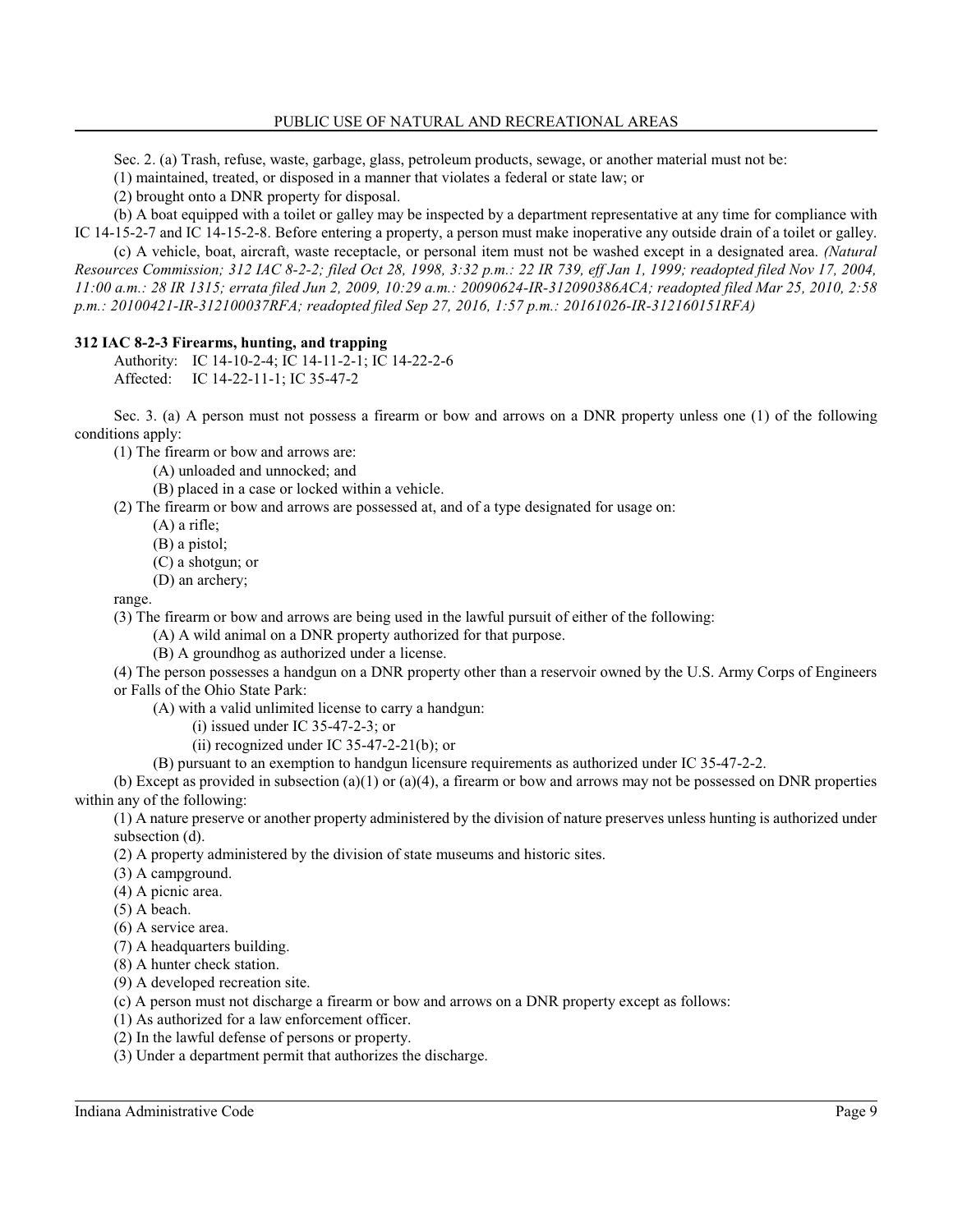(4) As authorized at a shooting range.

(5) In the lawful pursuit of wild animals. The exception provided in thissubdivision does not apply within two hundred (200) feet of any of the following:

- (A) A campsite.
- (B) A boat dock.
- (C) A launching ramp.
- (D) A picnic area.
- (E) A bridge.

(d) A person may hunt on the following DNR properties:

(1) A state forest administered by the division of forestry, including a portion of a state forest that is a nature preserve.

(2) A reservoir property administered by the division of state parks and reservoirs.

(3) A wildlife area administered by the division of fish and wildlife, including a portion of a wildlife area that is a nature preserve.

(4) A nature preserve or another property administered by the division of nature preserves, if approved in a written authorization by:

(A) the director of the division of nature preserves; and

(B) the owner of the nature preserve, if the owner is other than the state of Indiana.

(e) A person hunting on any of the areas described in subsection (d) must do the following:

(1) Comply with all federal and state:

- (A) hunting;
	- (B) trapping; and
- (C) firearms;

laws.

(2) On a fish and wildlife area and a reservoir property, obtain a one (1) day hunting permit and record froma checking station. The person must:

(A) retain the permit and record card while in the field for the authorized date; and

(B) as directed, return them to the department.

(3) Refrain from hunting on a nature preserve if prohibited by signage posted at the site.

(f) Unless otherwise posted or designated on a property map, a person must not place a trap except as authorized by a license issued for a property by an authorized representative. This license is in addition to the licensing requirement for traps set forth in IC 14-22-11-1.

(g) A person must not run dogs, except:

(1) during the lawful pursuit of wild animals; or

(2) as authorized by a license for field trials or in a designated training area.

A property administered by the division of fish and wildlife may be designated for training purposes without requiring a field trial permit. Only dogs may be used during field trials on a DNR property, except where authorized by a license on a fish and wildlife property.

(h) A person must not construct or place a tree blind or other hunting blind except under 312 IAC 9-3-3 and 312 IAC 9-4-2.

(i) The following terms apply to the use of shooting ranges:

(1) A person must not use a shooting range unless the person is:

(A) at least eighteen (18) years of age; or

(B) accompanied by a person who is at least eighteen (18) years of age.

(2) A person must:

(A) register with the department; and

(B) pay any applicable fees;

before using a shooting range.

(3) Except as otherwise provided in this subdivision, a person must shoot only at paper targets placed on target holders provided by the department. An authorized representative may approve the use of alternative targets on a supervised shooting range if the department determines a hazard to public safety would not result.

(4) A person must fire downrange and take reasonable care to assure any projectile is stopped by the range backstop.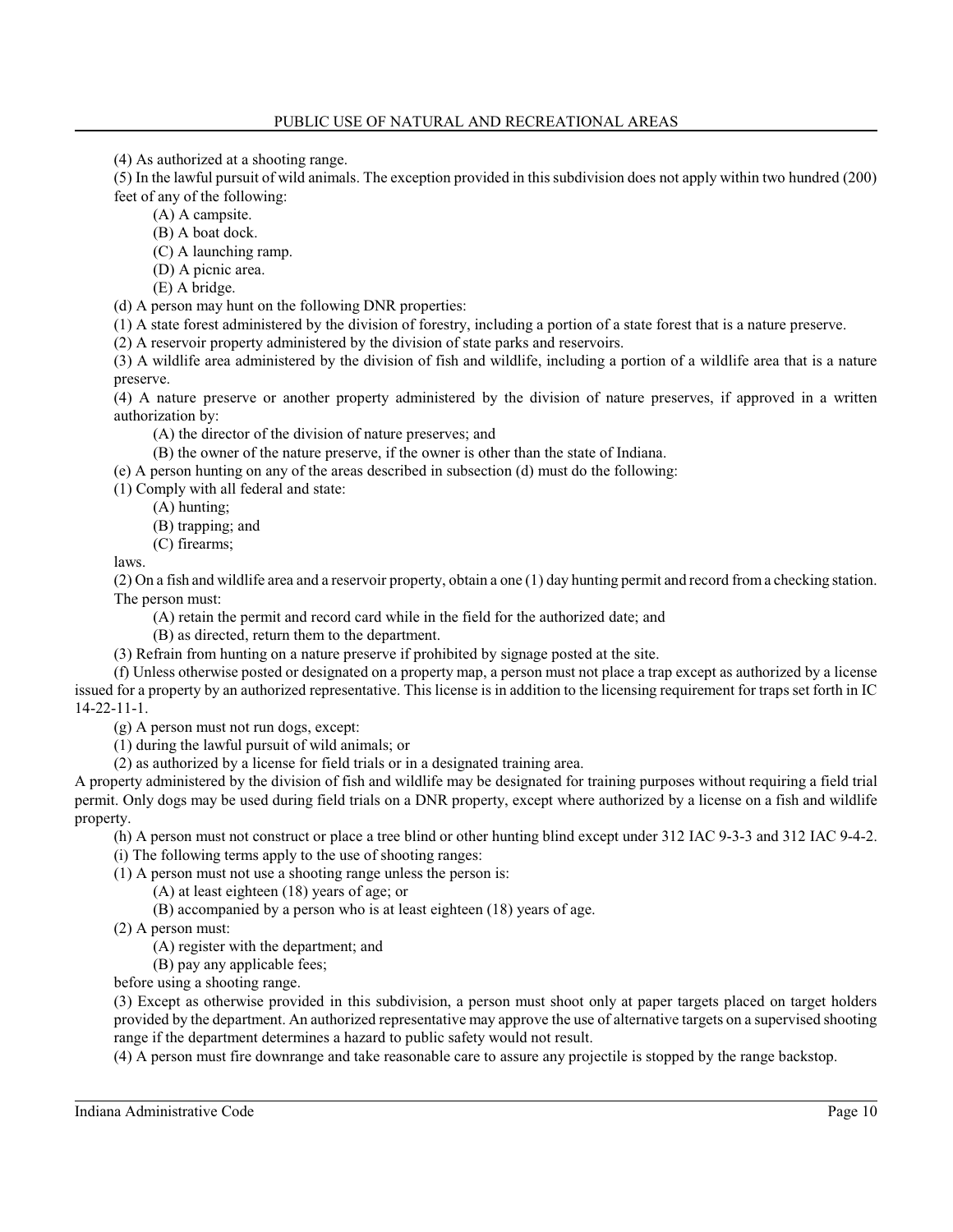(5) Shot not larger than size 6 must be used on a shotgun range.

(6) A person must not:

(A) discharge a firearm using automatic fire;

(B) use tracer, armor-piercing, or incendiary rounds;

(C) play on, climb on, walk on, or shoot into or from the side berms; or

(D) shoot at clay pigeons, except on a site designated for shooting clay pigeons.

Glass and other forms of breakable targets must not be used on a shooting range.

(7) A person must dispose of the targets used by the person under section 2(a) of this rule.

(8) Permission must be obtained from the department in advance for a shooting event that involves any of the following: (A) An entry fee.

(B) Competition for any of the following:

(i) Cash.

(ii) Awards.

(iii) Trophies.

(iv) Citations.

(v) Prizes.

(C) The exclusive use of the range or facilities.

(D) A portion of the event occurring between sunset and sunrise.

(9) On a field course, signs and markers must be staked. Trees must not be marked or damaged.

(j) A person must not take a reptile or amphibian unless the person is issued a scientific purposes license under 312 IAC9-10-6. Exempted from this subsection are:

(1) eastern snapping turtles;

(2) smooth softshell turtles;

(3) spiny softshell turtles;

(4) bullfrogs; and

(5) green frogs;

taken under 312 IAC 9-5-6 from a DNR property where hunting or fishing is authorized.

(k) A person must not possesslead shot while hunting mourning doves on a DNR property. *(Natural Resources Commission; 312 IAC 8-2-3; filed Oct 28, 1998,3:32 p.m.: 22 IR 739, eff Jan 1, 1999; filed Nov 5, 1999, 10:14 a.m.: 23 IR 553, eff Jan 1, 2000; filed Jun 17, 2002, 4:13 p.m.: 25 IR 3714; filed Sep 19, 2003, 8:14 a.m.: 27 IR 456; readopted filed Nov 17, 2004, 11:00 a.m.: 28 IR 1315; filed Sep 14, 2005, 2:45 p.m.: 29 IR 461, eff Jan 1, 2006; filed Jul 11, 2006, 9:04 a.m.: 20060802-IR-312060009FRA; filed Sep 6, 2007, 12:20 p.m.:20071003-IR-312070023FRA; filed Mar 11, 2008, 9:34 a.m.: 20080409-IR-312070449FRA; filed Mar 12, 2010, 1:25 p.m.: 20100407-IR-312090470FRA, eff Jan 1, 2011; readopted filed Mar 25, 2010, 2:58 p.m.: 20100421-IR-312100037RFA; filed Feb 6, 2012, 3:07 p.m.: 20120307-IR-312110442FRA, eff Jan 1, 2013; filed Nov 5, 2012, 2:30 p.m.: 20121205-IR-312120218FRA, eff Jan 2, 2013; readopted filed Sep 27, 2016, 1:57 p.m.: 20161026-IR-312160151RFA)*

### **312 IAC 8-2-4 Fishing**

Authority: IC 14-10-2-4; IC 14-11-2-1 Affected: IC 14-22-11-1; IC 14-31-1

Sec. 4. (a) A person must comply with all federal and state fishing laws.

(b) Except on the waters of a reservoir property administered by the division of state parks and reservoirs, a person who is on a waterway must not:

(1) clean or process fish; or

(2) possess fish that have been cleaned or processed.

(c) A person must not fish in a nature preserve dedicated under IC 14-31-1 or another property administered by the division of nature preserves, except as follows:

(1) At a site posted to authorize fishing.

(2) From a boat in a river, stream, or lake where access to the waterway was lawfully obtained outside the nature preserve.

(3) In a nature preserve that is also a fish and wildlife area.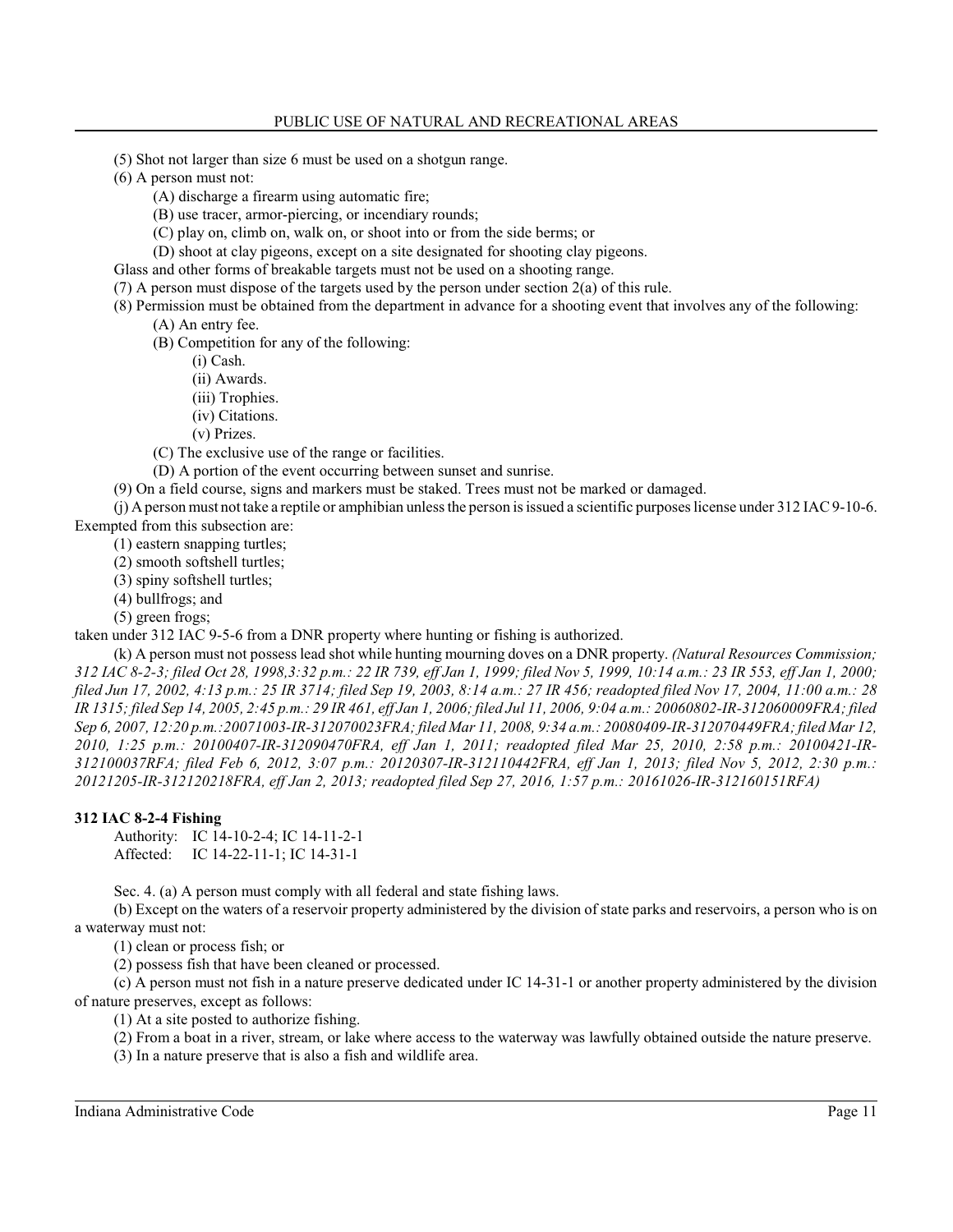*(Natural Resources Commission; 312 IAC 8-2-4; filed Oct 28, 1998, 3:32 p.m.: 22 IR 740, eff Jan 1, 1999; filed Nov 5, 1999, 10:14 a.m.: 23 IR 554, eff Jan 1, 2000; readopted filed Nov 17, 2004, 11:00 a.m.: 28 IR 1315; errata filed Jun 2, 2009, 10:29 a.m.: 20090624-IR-312090386ACA; readopted filed Mar 25, 2010, 2:58 p.m.: 20100421-IR-312100037RFA; filed Nov 5, 2012, 2:30 p.m.: 20121205-IR-312120218FRA, eff Jan 2, 2013; readopted filed Sep 27, 2016, 1:57 p.m.: 20161026-IR-312160151RFA)*

#### **312 IAC 8-2-4.5 Fish attractors**

Authority: IC 14-10-2-4; IC 14-11-2-1; IC 14-28-1-5; IC 14-29-1-8 Affected: IC 14-28-1; IC 14-29-1

Sec. 4.5. (a) A person must obtain a license from a property manager, under this section, before constructing or placing a fish attractor within either of the following:

(1) A waterway located on a DNR property.

(2) A navigable waterway that is within the riparian area of a DNR property.

(b) To qualify for a license, a fish attractor must be each of the following:

(1) Anchored to ensure proper settling.

(2) Not placed:

(A) in a channel;

(B) in a beach area; or

(C) near the waterway surface or in an area that would adversely affect public safety and navigation as determined by the division of law enforcement.

(3) Constructed of materials approved by the department and applying methods to ensure safe placement. In implementing this subdivision, the property manager shall consult with the division of water. If the division of water determines placement or maintenance of the fish attractor poses more than a minimum potential for harm, the department shall require the applicant to obtain a license under the following:

(A) IC 14-28-1 and 312 IAC 10 if located in a floodway.

(B) IC 14-29-1 and 312 IAC 6 if located in a navigable waterway.

The department shall develop a memorandum of understanding concerning characteristics of a fish attractor likely to pose more than a minimal potential for harm relative to division of water review under this subdivision.

(4) Placed under the supervision of the division of fish and wildlife.

(c) The license holder must promptly remove from the waterway any portion of the fish attractor that becomes detached from the licensed structure. This responsibility is a condition of a license.

(d) Thissection does not apply to the placement of a fish attractor in a public freshwater lake. The placement of a fish attractor in a public freshwater lake is governed by 312 IAC 11-4-7.

(e) As used in thissection, "fish attractor" means a structure or structures providing an artificial reef or similar habitat and that is or is intended to be beneficial to fish populations. *(Natural Resources Commission; 312 IAC 8-2-4.5; filed Feb 22, 2011, 1:12 p.m.: 20110323-IR-312100566FRA, eff Jan 1, 2012; readopted filed Sep 27, 2016, 1:57 p.m.: 20161026-IR-312160151RFA)*

### **312 IAC 8-2-5 Alcoholic beverages**

Authority: IC 14-10-2-4; IC 14-11-2-1 Affected: IC 7.1-3-17.8; IC 14-18-2-3

Sec. 5. A person must not possess or consume an alcoholic beverage at any of the following locations:

(1) Subject to subdivisions (4) and (6), Indiana Dunes State Park, except a location:

(A) identified in a permit issued pursuant to IC 7.1-3-17.8; or

(B) designated in a lease and contract authorized under IC 14-18-2-3.

(2) Redbird State Recreation Area.

(3) Interlake State Recreation Area.

(4) A swimming beach or pool.

(5) A shooting range.

(6) A designated youth tent area.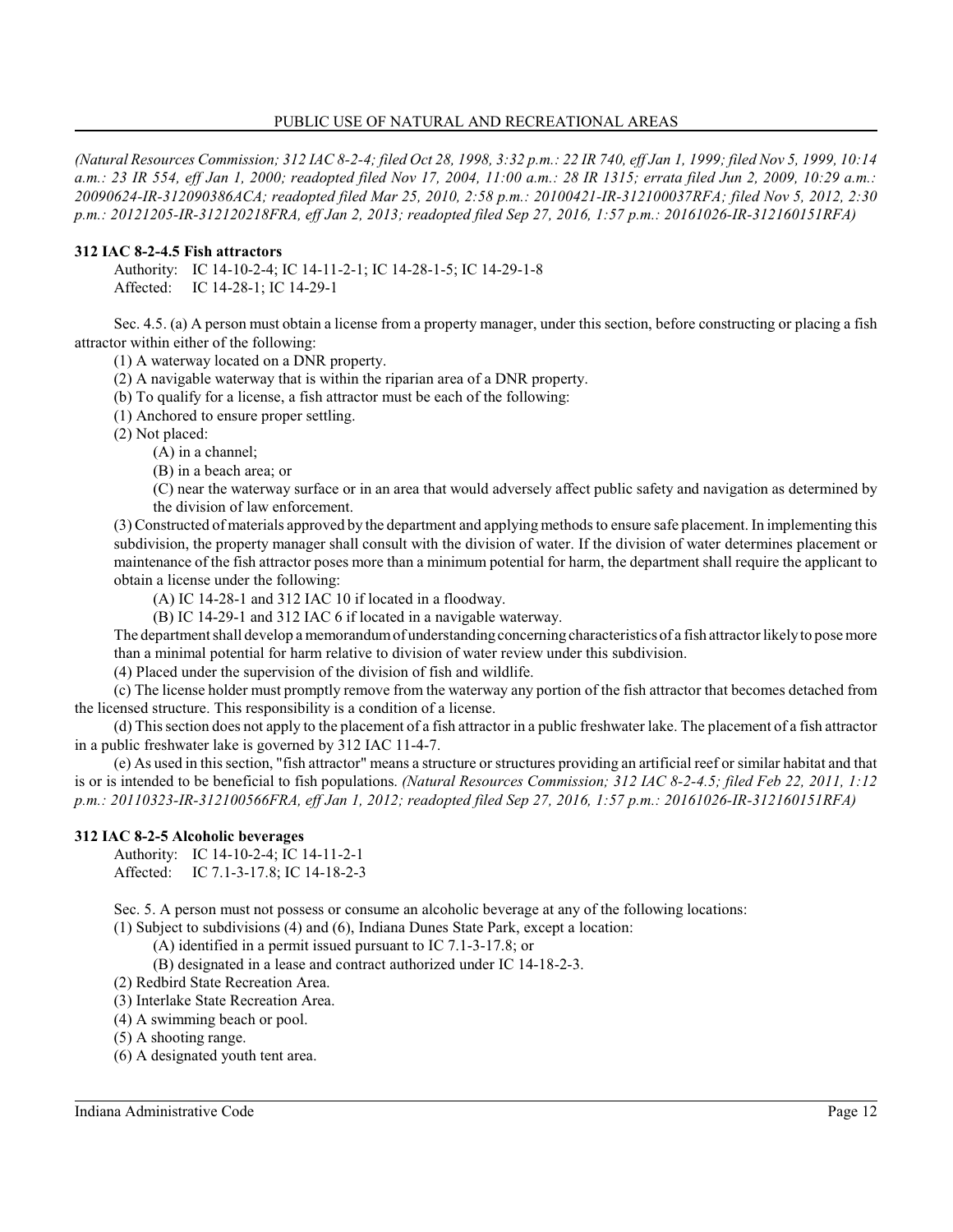*(Natural Resources Commission; 312 IAC 8-2-5; filed Oct 28, 1998, 3:32 p.m.: 22 IR 740, eff Jan 1, 1999; readopted filed Nov 17, 2004, 11:00 a.m.: 28 IR 1315; readopted filed Mar 25, 2010, 2:58 p.m.: 20100421-IR-312100037RFA; filed Aug 18, 2011, 11:38 a.m.: 20110914-IR-312100668FRA; errata filed Oct 6, 2011, 2:38 p.m.: 20111019-IR-312110588ACA; filed Feb 11, 2014, 3:12 p.m.: 20140312-IR-312130294FRA; readopted filed Sep 27, 2016, 1:57 p.m.: 20161026-IR-312160151RFA; filed Mar 6, 2017, 3:18 p.m.: 20170405-IR-312160369FRA)*

### **312 IAC 8-2-6 Animals brought to DNR properties**

Authority: IC 14-10-2-1; IC 14-10-2-4; IC 14-11-2-1

Affected: IC 14; IC 35-46-3-11.5

Sec. 6. (a) A person who possesses a pet or service animal must:

(1) except as provided in subsection (b), keep the animal caged or on a leash not more than six (6) feet long; and

(2) attend the animal at all times.

(b) Subsection (a)(1) does not apply:

(1) where the DNR authorizes a person to release a pet or service animal from its leash; or

(2) to activities governed by section  $3(g)$  of this rule.

(c) If a pet or service animal appears likely to:

(1) endanger a person or property; or

(2) create a nuisance;

the owner may be required to immediately remove the pet or service animal from a DNR property.

(d) A person must not take or possess a cat, a dog, or other pet to a:

(1) swimming beach;

(2) swimming pool enclosure;

(3) rental facility; or

(4) public building.

A service animal used by a person with a disability is exempted from this subsection.

(e) A person must acquire an annual or daily horse tag or receipt for each horse that is brought into a designated DNR property from April 1 through November 30. The tag or receipt must be:

(1) kept in the person's immediate possession; and

(2) provided to an authorized representative upon request.

(f) A person must not do the following:

(1) Allow livestock or domesticated animals to enter or remain upon a DNR property. These animals may be removed by the department and disposed or held at the owner's expense.

(2) Release an animal on DNR property except under license issued by an authorized representative under this subdivision. To receive a license, a person must demonstrate the animal is healthy and unlikely to endanger public safety or the environment. A person in violation of this subdivision must reimburse the department for any expenses reasonably incurred.

(g) For purposes of this section, a pet is not a service animal under IC 35-46-3-11.5. *(Natural Resources Commission; 312 IAC 8-2-6; filed Oct 28, 1998, 3:32 p.m.: 22 IR 741, eff Jan 1, 1999; filed Nov 5, 1999, 10:14 a.m.: 23 IR 554, eff Jan 1, 2000; filed Nov 30, 2001, 10:55 a.m.: 25 IR 1074, eff Jan 1, 2002; filed Jun 17, 2002, 4:13 p.m.: 25 IR 3715; filed Sep 19, 2003, 8:14 a.m.: 27 IR 457; readopted filed Nov 17, 2004, 11:00 a.m.: 28 IR 1315; filed Jun 29, 2007, 2:32 p.m.: 20070725-IR-312060333FRA; readopted filed Mar 25, 2010, 2:58 p.m.: 20100421-IR-312100037RFA; filed Feb 11, 2014, 3:12 p.m.: 20140312-IR-312130294FRA; readopted filed Sep 27, 2016, 1:57 p.m.: 20161026-IR-312160151RFA)*

#### **312 IAC 8-2-7 Fires and flammable liquids**

Authority: IC 14-10-2-4; IC 14-11-2-1 Affected: IC 14

Sec. 7. (a) A person must not start or maintain a fire except in a public use area designated for that purpose. A fire must be extinguished immediately after use. An authorized representative may prohibit fires even in a designated area for public safety or to protect property.

Indiana Administrative Code Page 13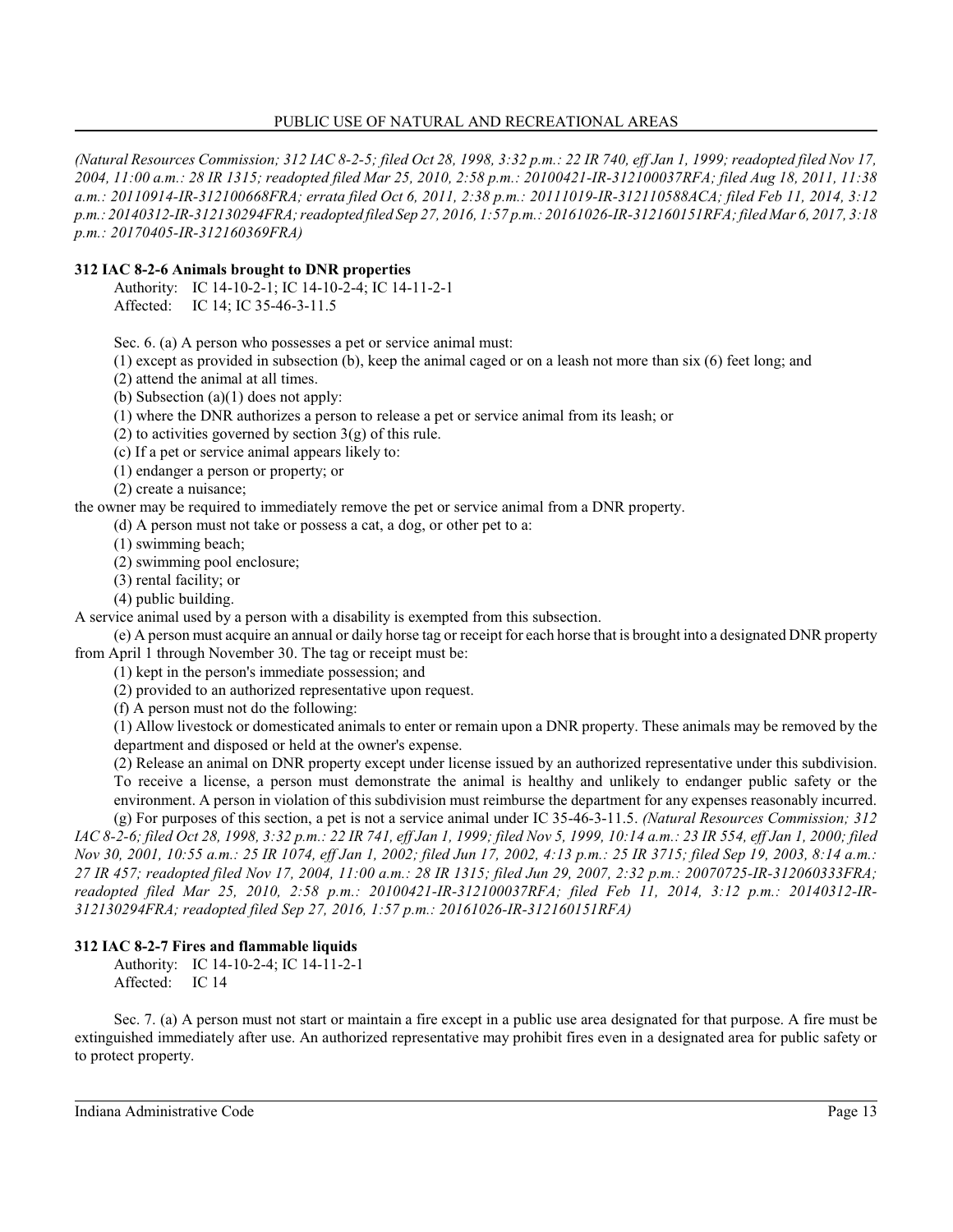(b) A person must extinguish a lighted match, cigarette, cigar, or similar item before discarding the item. *(Natural Resources Commission; 312 IAC 8-2-7; filed Oct 28, 1998, 3:32 p.m.: 22 IR 741, eff Jan 1, 1999; readopted filed Nov 17, 2004, 11:00 a.m.: 28 IR 1315; readopted filed Mar 25, 2010, 2:58 p.m.: 20100421-IR-312100037RFA; readopted filed Sep 27, 2016, 1:57 p.m.: 20161026-IR-312160151RFA)*

### **312 IAC 8-2-8 Vehicles, trails, boats, and aircraft**

Authority: IC 14-10-2-1; IC 14-10-2-4; IC 14-11-2-1; IC 14-19-1-1

Affected: IC 14-19-1-0.5; IC 14-22-11-1

*NOTE: Emergency Rule, LSA Document #22-16(E), temporarily supplements this section, effective February 15, 2022. See LSA Document 22-16(E) posted at 20220126-IR-312220016ERA. LSA Document #22-16(E) expires document expires on February 14, 2023.*

Sec. 8. (a) A person must not operate a vehicle:

(1) at a speed greater than:

(A) thirty (30) miles per hour on straight, open stretches of road; or

- (B) fifteen (15) miles per hour on steep grades or curves or where posted; or
- (2) except as provided in section 17 of this rule, other than on a public road.
- (b) A person must not park:
- (1) a vehicle;
- (2) a boat; or
- (3) associated equipment;

except at a site designated by the department.

(c) A person must not operate a motorized cart on a DNR property except as follows:

- (1) The person must demonstrate both of the following:
	- (A) The person holds a valid driver's license.
	- (B) The person:

(i) is at least sixty-five (65) years of age that is evidenced by the valid driver's license; or

(ii) has a disability, as defined by the federal Social Security Administration guidelines (42 U.S.C. 416), that is evidenced by documentation from the Social Security Administration.

- (2) A person must not operate a motorized cart other than within a campground.
- (3) A motorized cart must, if operated between the hours of sunset and sunrise, have a lamp on the:
	- (A) front exhibiting a white light visible at least five hundred (500) feet ahead of the motorized cart; and (B) rear exhibiting a red light visible at least five hundred (500) feet behind the motorized cart.

(4) A restriction applicable to the operation, parking, or other use of a vehicle under this section also applies to a motorized cart.

(5) As used in this subsection, "motorized cart" has the meaning set forth in IC 14-19-1-0.5.

- (d) Unless an activity is licensed or exempted from licensure under this rule, a person must not do the following:
- (1) Leave the designated pathway for a trail while moving cross-country.
- (2) Except on a trail designated for the purpose:
	- (A) hike;
	- (B) bike;
	- (C) ski;
	- (D) horseback ride; or
	- (E) operate an off-road vehicle or snowmobile.
- (3) Except where designated by the department, ride, lead, drive, or hitch an animal.
- (e) A person must not launch, dock, or moor a boat, except:
- (1) for approved periods; and
- (2) at sites designated by the department for those purposes.
- (f) A person must not:
- (1) leave a boat unattended in a courtesy dock provided by the department; or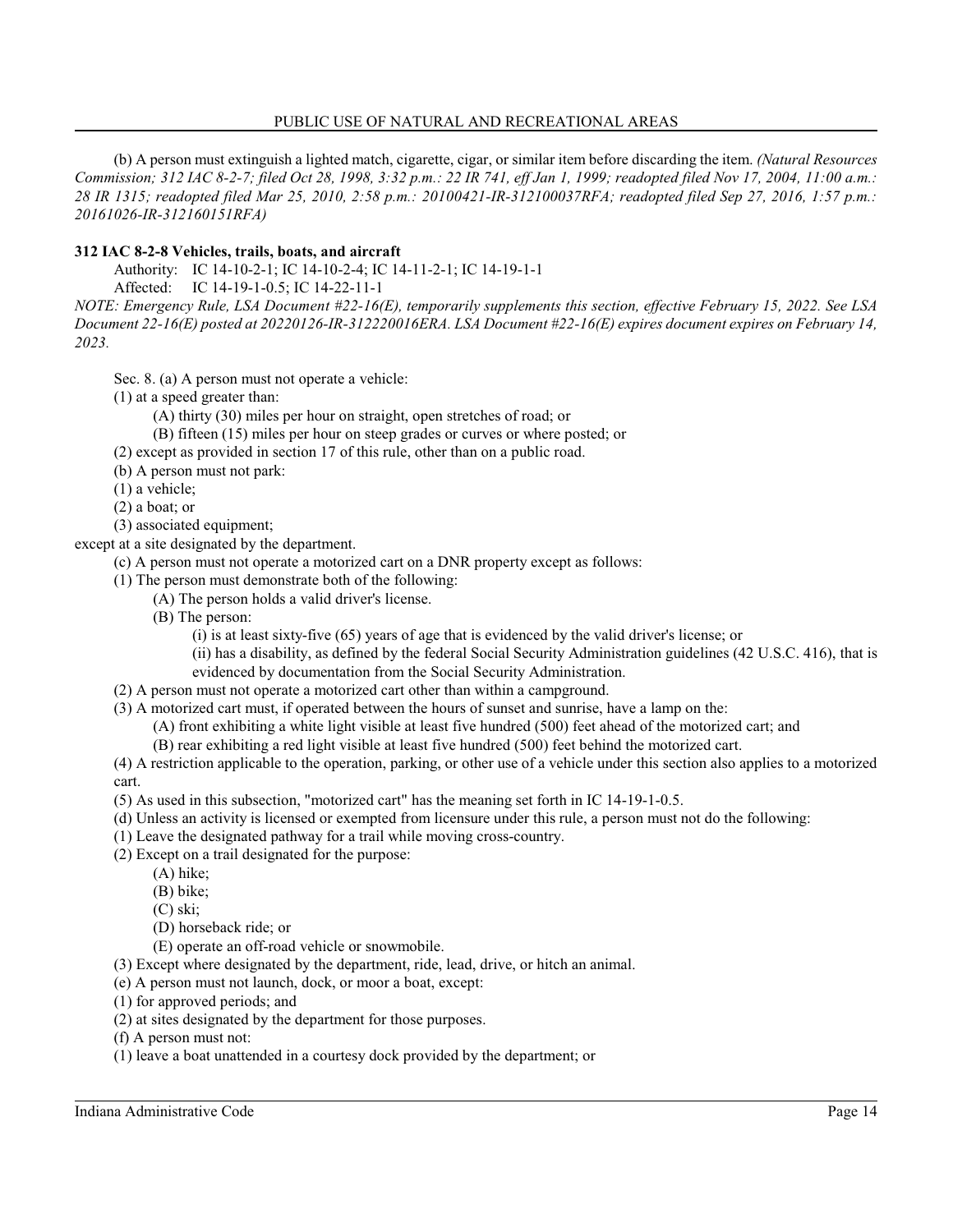- (2) moor a boat at a designated group dock or mooring post unless the boat exhibits a valid mooring permit.
- (g) A person must not operate or maintain a boat on a lake unless the person does each of the following:

(1) Operates the boat according to any horsepower or speed restrictions applicable to the lake.

(2) Except as provided in subdivisions (3) and (6), obtains and displays a valid annual boat lake permit as follows:

(A) Purchase from the department a boat lake permit under a fee schedule approved by the commission.

(B) Affix the permit in a visible location on the forward half of the boat.

(3) Except as provided in subdivision (6), for a motorboat, obtains and displays a valid annual motorboat lake permit as follows:

(A) Purchase from the department a motorboat lake permit under a fee scheduled approved by the commission.

(B) Affix the permit in a visible location on the port (left) side immediately following the excise tax decal or registration number.

(4) For a lake containing fewer than three hundred (300) acres, operates a motorboat only if the motorboat is either of the following:

(A) Powered by an electric trolling motor with not more than:

(i) two (2) 12-volt batteries; or

(ii) one (1) 24-volt battery.

(B) Operated on Loon Lake, Otter Lake, or Blue Grass Pit in the Blue Grass Fish and Wildlife Area at not greater than idle speed.

(5) Removes a boat from the lake before the expiration of fourteen (14) consecutive days, unless the boat is moored in an area where the department has approved mooring for a longer duration.

(6) A lake located on a DNR property administered by the division of fish and wildlife is exempted from subdivisions(2) and (3).

(h) A person must not leave a vehicle, boat, or associated equipment at a DNR property unless the person is actively engaged in the use of:

(1) a DNR property; or

(2) an adjacent:

(A) public freshwater lake; or

(B) navigable waterway.

(i) A person must not:

(1) land, taxi, take off, park, or moor an airborne human transportation device; or

(2) knowingly land, taxi, take off, park, or moor on DNR property an unmanned motor-driven airborne device;

except at a site designated for that purpose or pursuant to a license. *(Natural Resources Commission; 312 IAC 8-2-8; filed Oct 28, 1998, 3:32 p.m.: 22 IR 741, eff Jan 1, 1999; filed Nov 5, 1999, 10:14 a.m.: 23 IR 555, eff Jan 1, 2000; filed Jun 17, 2002, 4:13 p.m.: 25 IR 3715; readopted filed Nov 17, 2004, 11:00 a.m.: 28 IR 1315; filed Sep 14, 2005, 2:45 p.m.: 29 IR 463, eff Jan 1, 2006; filed Jun 9, 2006, 3:40 p.m.: 20060705-IR-312050344FRA; filed Jun 29, 2007, 2:32 p.m.: 20070725-IR-312060333FRA; readopted filed Mar 25, 2010, 2:58 p.m.: 20100421-IR-312100037RFA; filed Aug 18, 2011, 11:38 a.m.: 20110914-IR- 312100668FRA; filed Feb 6, 2012, 3:07 p.m.: 20120307-IR-312110442FRA, eff Jan 1, 2013; filed Feb 11, 2014, 3:12 p.m.: 20140312-IR-312130294FRA; readopted filed Sep 27, 2016, 1:57 p.m.: 20161026-IR-312160151RFA; filed Feb 28, 2018, 9:40 a.m.: 20180328-IR-312170052FRA)*

# **312 IAC 8-2-9 Swimming, snorkeling, and scuba diving**

Authority: IC 14-10-2-4; IC 14-11-2-1 Affected: IC 14

Sec. 9. (a) A person must not swim, or allow a child or other person in the person's care to swim, other than at the following locations:

(1) At a designated swimming beach or pool during designated hours.

(2) From a boat between sunrise and sunset in an embayment on a reservoir property established under 312 IAC 5-10 as an idle speed zone, but not:

(A) in a causeway; or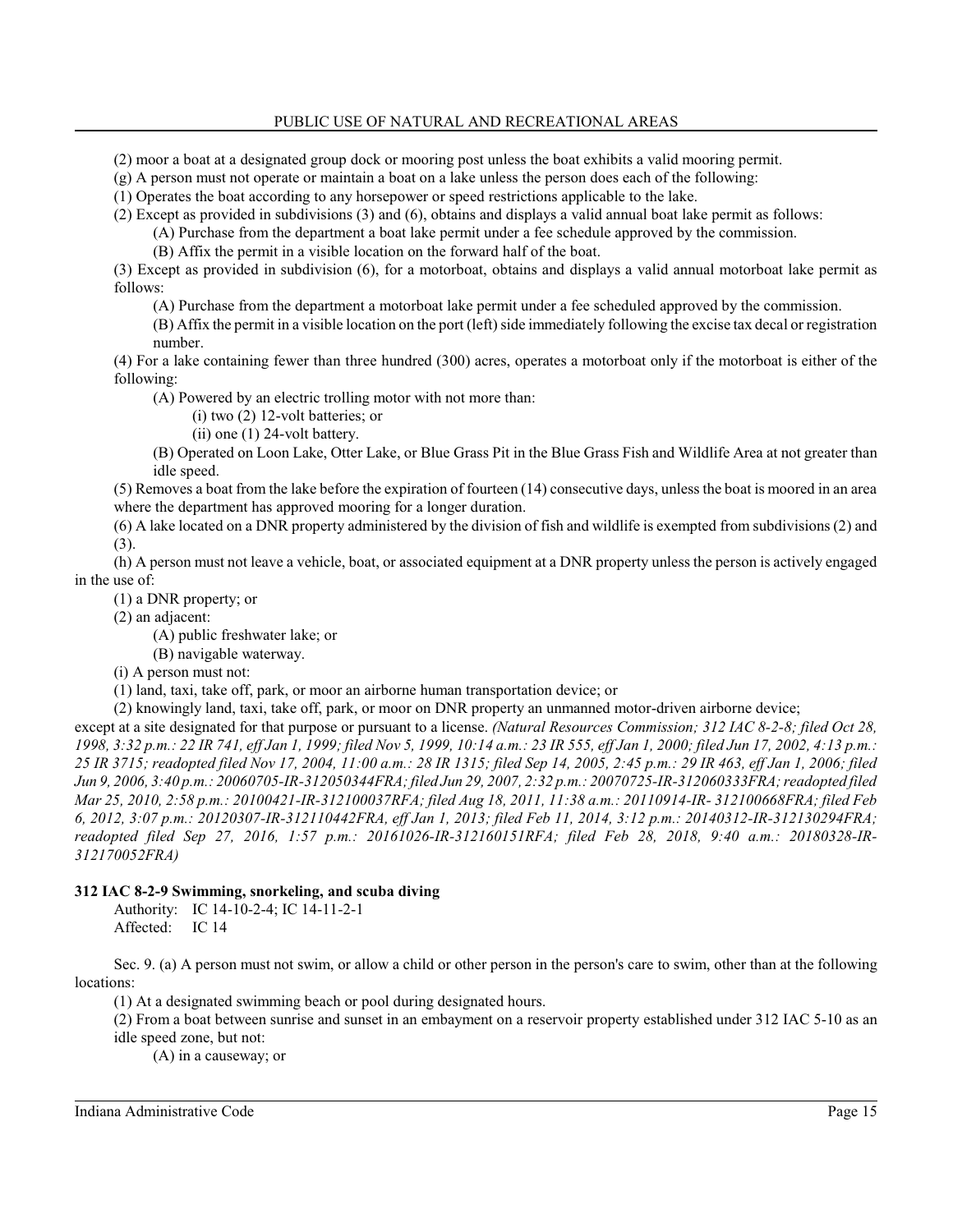(B) within one hundred (100) feet of a designated launching ramp or other public use facility.

(b) A person must not snorkel, except from a boat on a reservoir property and within an embayment designated as an idle speed zone.

(c) A person must not scuba dive unless in compliance with each of the following:

(1) A license is issued by the department.

(2) Between the hours of sunrise and sunset.

(3) A diving flag is displayed to designate the area in use.

*(Natural Resources Commission; 312 IAC 8-2-9; filed Oct 28, 1998, 3:32 p.m.: 22 IR 741, eff Jan 1, 1999; filed Sep 19, 2003, 8:14 a.m.: 27 IR 458;readopted filed Nov 17, 2004, 11:00 a.m.: 28 IR 1315; filed Jul 11, 2006, 9:04 a.m.: 20060802-IR-312060009FRA; errata filed Jun 2, 2009, 10:29 a.m.: 20090624-IR-312090386ACA; readopted filed Mar 25, 2010, 2:58 p.m.: 20100421-IR-312100037RFA; filed Feb 6, 2012, 3:07 p.m.: 20120307-IR-312110442FRA, eff Jan 1, 2013; readopted filed Sep 27, 2016, 1:57 p.m.: 20161026-IR-312160151RFA)*

#### **312 IAC 8-2-10 Preservation of habitat and natural and cultural resources**

Authority: IC 14-10-2-4; IC 14-11-2-1 Affected: IC 14

Sec. 10. Except as authorized by a license, a person must not do any of the following within a DNR property: (1) Molest an animal den or bird nest.

(2) Collect any wild animal, except as authorized by section 3 or 4 of this rule.

(3) Damage or collect a plant or pick flowers. Exempted from this subdivision are the following:

- (A) Berries.
- (B) Fruits.
- (C) Nuts.
- (D) Fallen cones.
- (E) Mushrooms.
- (F) Leaves.
- (G) Greens.

(4) Pick berries, fruits, nuts, fallen cones, mushrooms, leaves, or greens on a nature preserve, or another property administered by the division of nature preserves, unless the property is located at any of the following:

- (A) A state park.
- (B) A reservoir property.
- (C) A fish and wildlife area.
- (D) A state forest.

(5) Damage, interfere with, or remove:

- (A) a work of art;
- (B) an artifact;
- (C) a rock or mineral;
- (D) a shipwreck;
- (E) an archeological site;
- (F) a historic site;
- (G) a building; or
- (H) a sign.
- (6) Place or maintain a:
	- (A) structure;
	- (B) device;
	- (C) dock;
	- (D) buoy;
	- (E) ramp; or
	- (F) sign.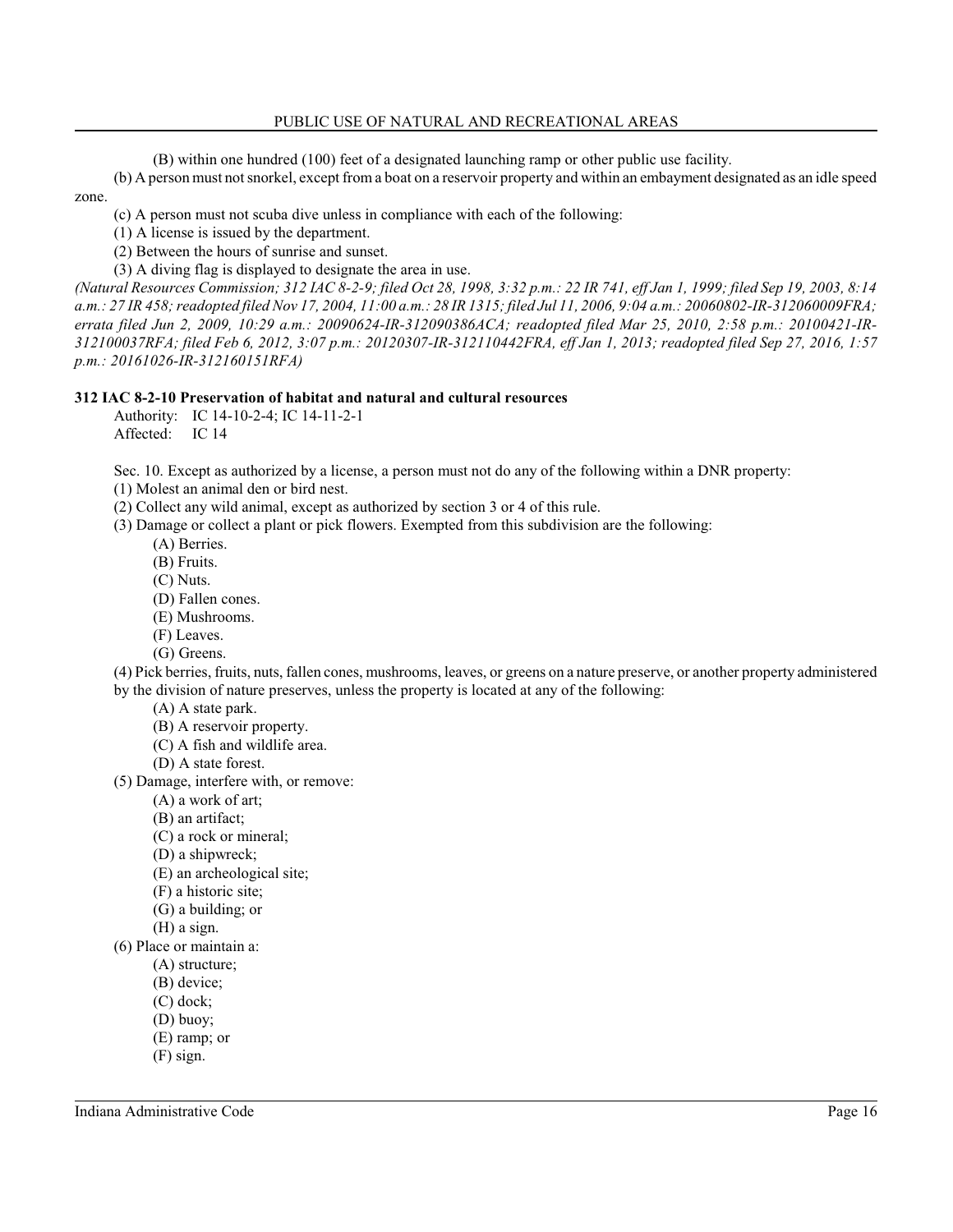(7) Use a metal detector, except on a sand, swimming beach as approved by an authorized representative.

(8) Rock climb or rappel.

(9) Collect firewood on a state park.

(10) Dig or excavate any material from the ground.

(11) Regardless of whether taken lawfully, sell any material taken from a DNR property. Exempted from this subdivision are materials taken under a license issued by the department that specifically authorizes the sale of the material.

*(Natural Resources Commission; 312 IAC 8-2-10; filed Oct 28, 1998, 3:32 p.m.: 22 IR 742, eff Jan 1, 1999; readopted filed Nov 17, 2004, 11:00 a.m.: 28 IR 1315; readopted filed Mar 25, 2010, 2:58 p.m.: 20100421-IR-312100037RFA; filed Nov 5, 2012, 2:30 p.m.: 20121205-IR-312120218FRA, eff Jan 2, 2013; readopted filed Sep 27, 2016, 1:57 p.m.: 20161026-IR-312160151RFA)*

#### **312 IAC 8-2-11 Campsites and camping**

Authority: IC 14-10-2-4; IC 14-11-2-1 Affected: IC 14

Sec. 11. (a) A person must not place or maintain a camp, tent, or trailer except during periods and at sites authorized by the department for camping. Between 11 p.m. and 7 a.m., a person must not occupy a site other than a designated campsite, cabin, or inn room unless otherwise authorized by a written permit.

(b) No more than six (6) individuals may lawfully occupy one (1) campsite in a family campground unless otherwise approved by an authorized representative.

(c) An individual at least eighteen (18) years of age must register at a campground on behalf of the persons in a group. The responsible person registering for a campsite must remain with the group during the camping period. Campers under eighteen (18) years of age must be accompanied by a person at least eighteen (18) years of age.

(d) A camping fee shall be paid in advance and entitles a group or family to occupy one (1) campsite for one (1) overnight period. The department may provide, on the written fee receipt, restrictions on use of the campsite that supplement the restrictions contained in this article.

(e) Campground occupancy is limited to fourteen (14) consecutive nights unless another period is designated by the department. The property manager or another designated representative of the department may extend the duration of the occupancy for a period not to exceed sixty (60) days where a medical need is established. At the end of the camping period, a camping family or group must vacate the property and remove all equipment for at least forty-eight (48) hours.

(f) A person must not lease or sublease a campsite or equipment on-site to another person.

- (g) A person must not:
- (1) bathe; or
- (2) wash a:
	- (A) pet;
	- (B) dish or other cooking utensil; or
	- (C) other personal property;

at a drinking fountain, lavatory, or laundry tub. Dishwater must be disposed through proper sanitary facilities and must not be discharged on the ground. A boat or a vehicle must not be washed in a camping area.

(h) Quiet hours shall be observed from 11 p.m. until 7 a.m.

(i) Equine animals and llamas are allowed in a horsemen's campground but are prohibited fromentering a family campground.

(j) A person must not dispose of refuse or garbage, except in a receptacle provided for that purpose.

(k) Check-out time from a campground is 2 p.m. on Monday through Saturday and 5 p.m. on Sunday or a holiday. *(Natural Resources Commission; 312 IAC 8-2-11; filed Oct 28, 1998, 3:32 p.m.: 22 IR 742, eff Jan 1, 1999; errata filed Dec 17, 1998, 9:32 a.m.: 22 IR 1525; filed Jun 17, 2002, 4:13 p.m.: 25 IR 3716; filed Sep 19, 2003, 8:14 a.m.: 27 IR 458;readopted filed Nov 17, 2004, 11:00 a.m.: 28 IR 1315; readopted filed Mar 25, 2010, 2:58 p.m.: 20100421-IR-312100037RFA; readopted filed Sep 27, 2016, 1:57 p.m.: 20161026-IR-312160151RFA)*

#### **312 IAC 8-2-12 Other personal activities**

Authority: IC 14-10-2-4; IC 14-11-2-1 Affected: IC 14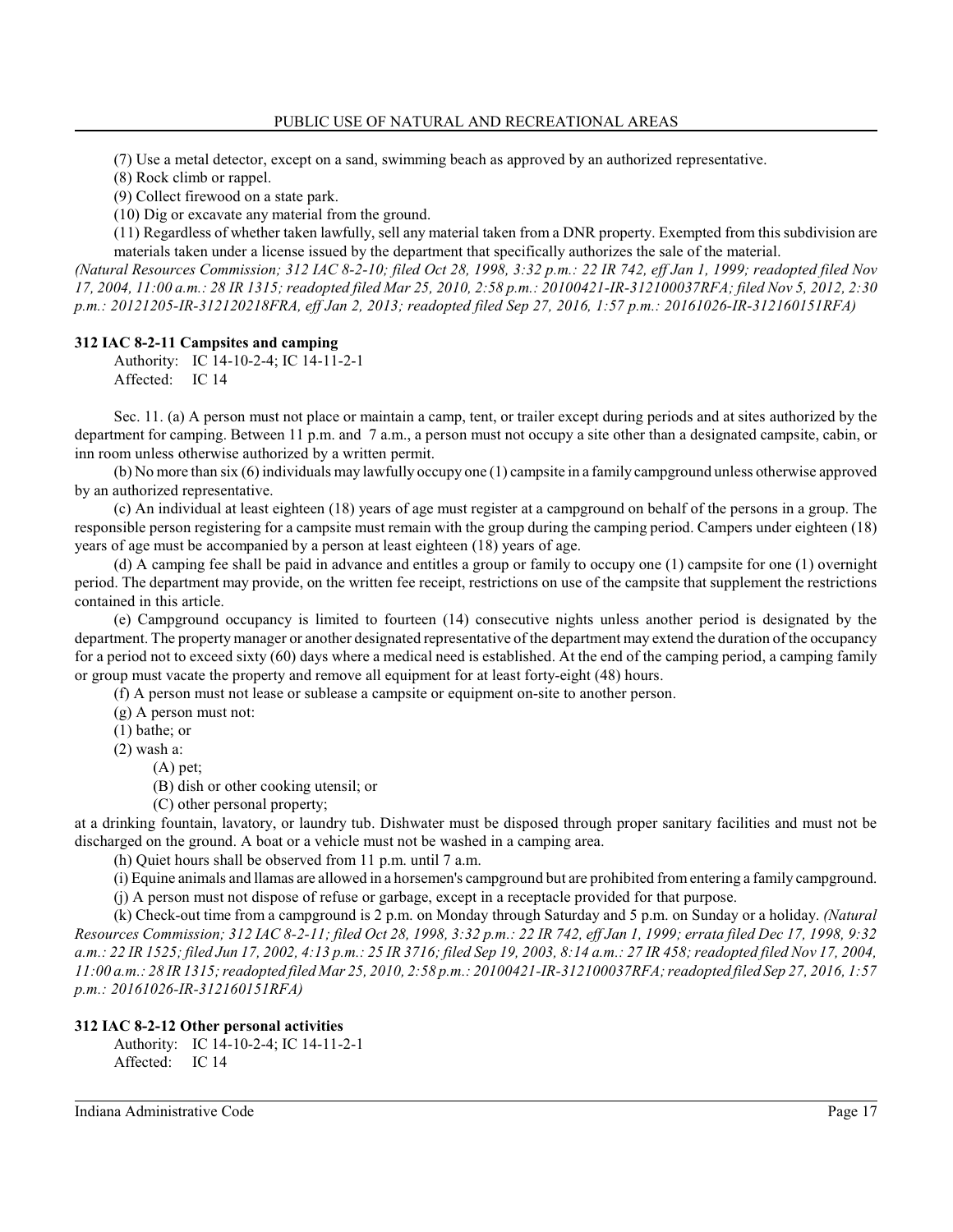Sec. 12. (a) A person must leave a recreation area by 11 p.m. unless the person is:

(1) lawfully using a camp, cabin, trailer, or inn; or

(2) otherwise engaged in an authorized activity.

(b) A person must not use an audible device in a way or at a time that unduly disturbs another person. As used in this subsection, "audible device" includes any of the following:

(1) A radio.

(2) A television.

(3) An audio tape player.

(4) A compact disc player.

(5) A musical instrument.

(6) A motor.

(7) An engine.

(8) An electronic generator.

(9) A similar device that produces sound.

(c) A person must not operate a public address system, except according to a license.

(d) A person must not possess fireworks.

(e) Except as approved by an authorized representative, a person must not enter a cave or the remains of a subsurface mine. *(Natural Resources Commission; 312 IAC 8-2-12; filed Oct 28, 1998, 3:32 p.m.: 22 IR 743, eff Jan 1, 1999; readopted filed Nov 17, 2004, 11:00 a.m.: 28 IR 1315; readopted filed Mar 25, 2010, 2:58 p.m.: 20100421-IR-312100037RFA; readopted filed Sep 27, 2016, 1:57 p.m.: 20161026-IR-312160151RFA)*

#### **312 IAC 8-2-13 Marinas and wastewater holding facilities for boats**

Authority: IC 14-10-2-4; IC 14-11-2-1 Affected: IC 14

Sec. 13. (a) As used in this section, "marina" means a structure that:

(1) services simultaneously at least five (5) boats; and

(2) provides, for a fee, one (1) or more of the following:

(A) Boat engine fuel.

(B) Boat repair.

(C) Boat sales or rental.

(b) Except as provided in subsection (d), a person must not operate a marina unless the person provides a pumpout that is in good working order and readily accessible to patrons of the marina and secures and maintains one (1) of the following:

(1) A license under 327 IAC 3-2 for the construction and operation of a wastewater treatment facility or sanitary sewer.

(2) A license under 410 IAC 6-10 for the construction of a commercial on-site wastewater disposal facility.

(3) An alternative written approval for wastewater disposal from an authorized governmental agency.

(c) The requirements of subsection (b) shall be made a condition for a license issued by the department to:

(1) construct a new marina; or

(2) modify an existing marina.

(d) A person may apply to the division of law enforcement for an exemption from subsection (b). The exemption shall be granted, for a period not to exceed five (5) years, where the person demonstrates either of the following:

(1) The marina is designed to serve exclusively boats that are neither required nor likely to be equipped with a marine sanitation device.

(2) The operator of the marina has entered a binding agreement with another marina or similar facility along the waterway to provide pumpout services where the other marina or similar facility:

(A) maintains a lawful pumpout as described in subsection (b);

(B) is in proximity to the marina seeking the exemption so patrons to be served at a pumpout, which would otherwise be required at the exempted marina, would not be significantly inconvenienced; and

(C) has sufficient pumpout capacity and accessibility to effectively serve the patrons of both parties to the agreement. *(Natural Resources Commission; 312 IAC 8-2-13; filed Oct 28, 1998, 3:32 p.m.: 22 IR 743, eff Jan 1, 1999; filed Jul 22, 2004, 10:05*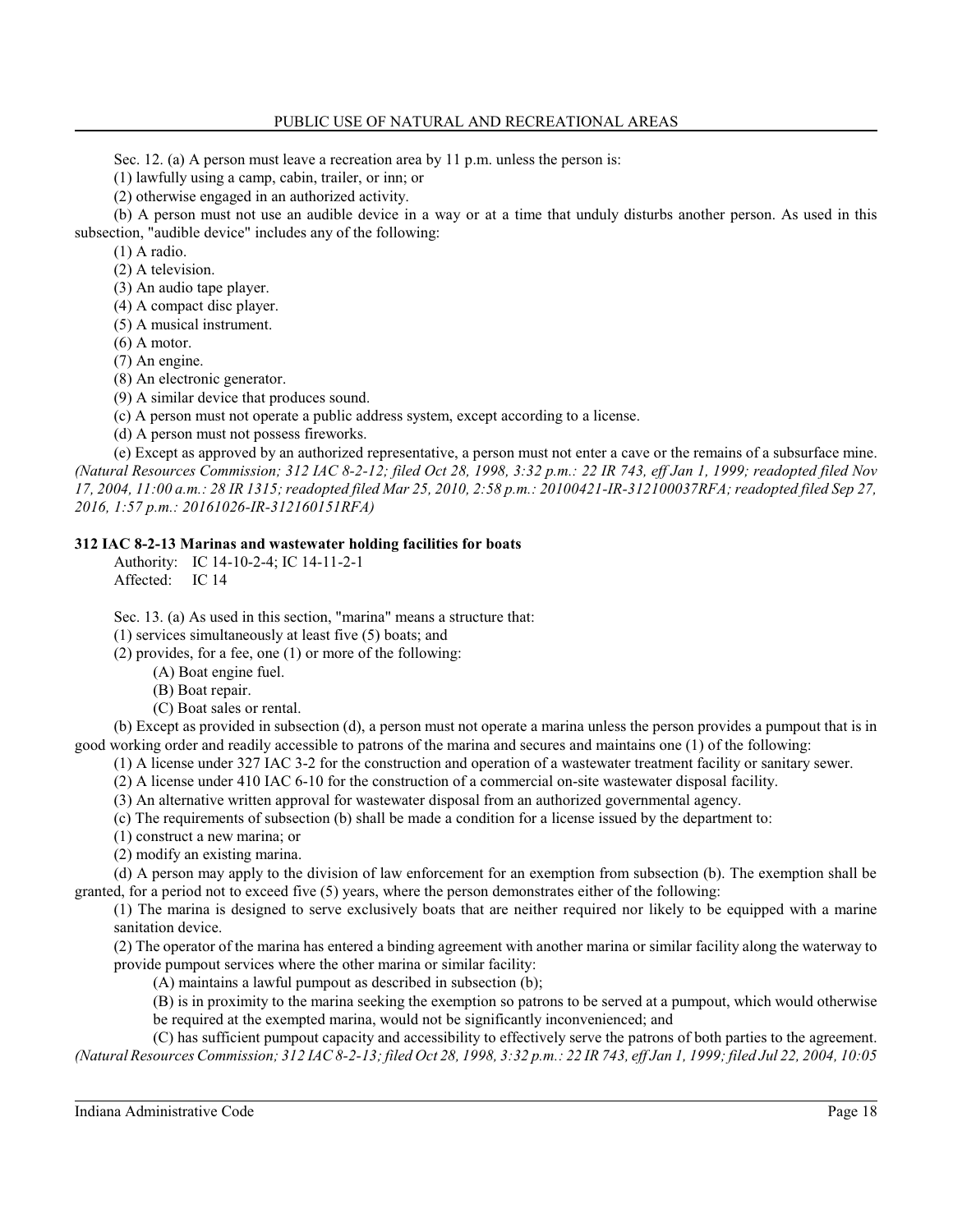*a.m.: 27 IR 3886; readopted filed Nov 17, 2004, 11:00 a.m.: 28 IR 1315; filed Apr 24, 2008, 1:44 p.m.: 20080521-IR-312070646FRA; errata filed Jun 2, 2009, 10:29 a.m.: 20090624-IR-312090386ACA; readopted filed Mar 25, 2010, 2:58 p.m.: 20100421-IR-312100037RFA; readopted filed Sep 27, 2016, 1:57 p.m.: 20161026-IR-312160151RFA)*

### **312 IAC 8-2-14 Advertisements and solicitations**

Authority: IC 14-10-2-4; IC 14-11-2-1 Affected: IC 14

Sec. 14. (a) A person must not post a private notice or advertisement, except as approved by an authorized representative.

(b) A person must not solicit or engage in business, except as approved by an authorized representative. *(Natural Resources Commission; 312 IAC 8-2-14; filed Oct 28, 1998, 3:32 p.m.: 22 IR 743, eff Jan 1, 1999; readopted filed Nov 17, 2004, 11:00 a.m.: 28 IR 1315; readopted filed Mar 25, 2010, 2:58 p.m.: 20100421-IR-312100037RFA; readopted filed Sep 27, 2016, 1:57 p.m.: 20161026-IR-312160151RFA)*

# **312 IAC 8-2-15 Use by private organizations**

Authority: IC 14-10-2-4; IC 14-11-2-1

Affected: IC 4-21.5; IC 14

Sec. 15. (a) This section governs the use of an area within a DNR property that is open to the public by a person to conduct a public meeting, parade, demonstration, ceremony, contest, competition, sporting activity, or other special event. For the purposes of this section, an area is not open to the public if the director or an authorized representative determines that the proposed activity would unduly disturb the environmental, biological, ecological, archeological, or historic characteristics of the area.

(b) An area open to the public may not be used by a person to conduct a public meeting, parade, demonstration, or ceremony unless the person has obtained a license for the use under this section.

(c) An application for a license designated in subsection (b) shall be delivered to the department at least thirty (30) days in advance of the proposed event and shall set forth each of the following:

(1) The name, address, and telephone number of the applicant.

(2) The date, time, and duration of the proposed activity.

(3) An estimate of the number of individuals expected to attend and to participate in the activity.

(4) A statement of any equipment or facilities to be used in connection with the activity.

(d) An application for a license under subsection (b) shall be granted unless the property manager determines at least one (1) of the following:

(1) The activity will present or be conducted in a manner that will present a clear and immediate danger to public health or safety.

(2) The activity will cause undue interference to other users in the area.

(3) The activity will conflict with another license previously issued by the property manager.

(e) An area open to the public may not be used for a contest, competition, sporting event, or other similar activity unless authorized by a license. An application for a license under thissubsection shall be delivered to the department at least thirty (30) days before the proposed event and shall set forth the following:

(1) The name, address, and telephone number of the applicant.

(2) The date, time, and duration of the proposed activity.

(3) An estimate of the number of individuals expected to attend and participate in the activity.

(4) A description of any equipment or facilities to be used in connection with the activity.

(f) To receive a license under subsection (e), the applicant must demonstrate each of the following:

(1) The activity will not present or be conducted in a manner that will present a clear and immediate danger to public health or safety.

(2) The activity will not cause undue interference to other users of the area.

(3) The activity will not conflict with another permit previously issued by the property manager.

(4) The activity is consistent with the property master plan, or, if a master plan has not been adopted, is consistent with the purposes for which the area was established.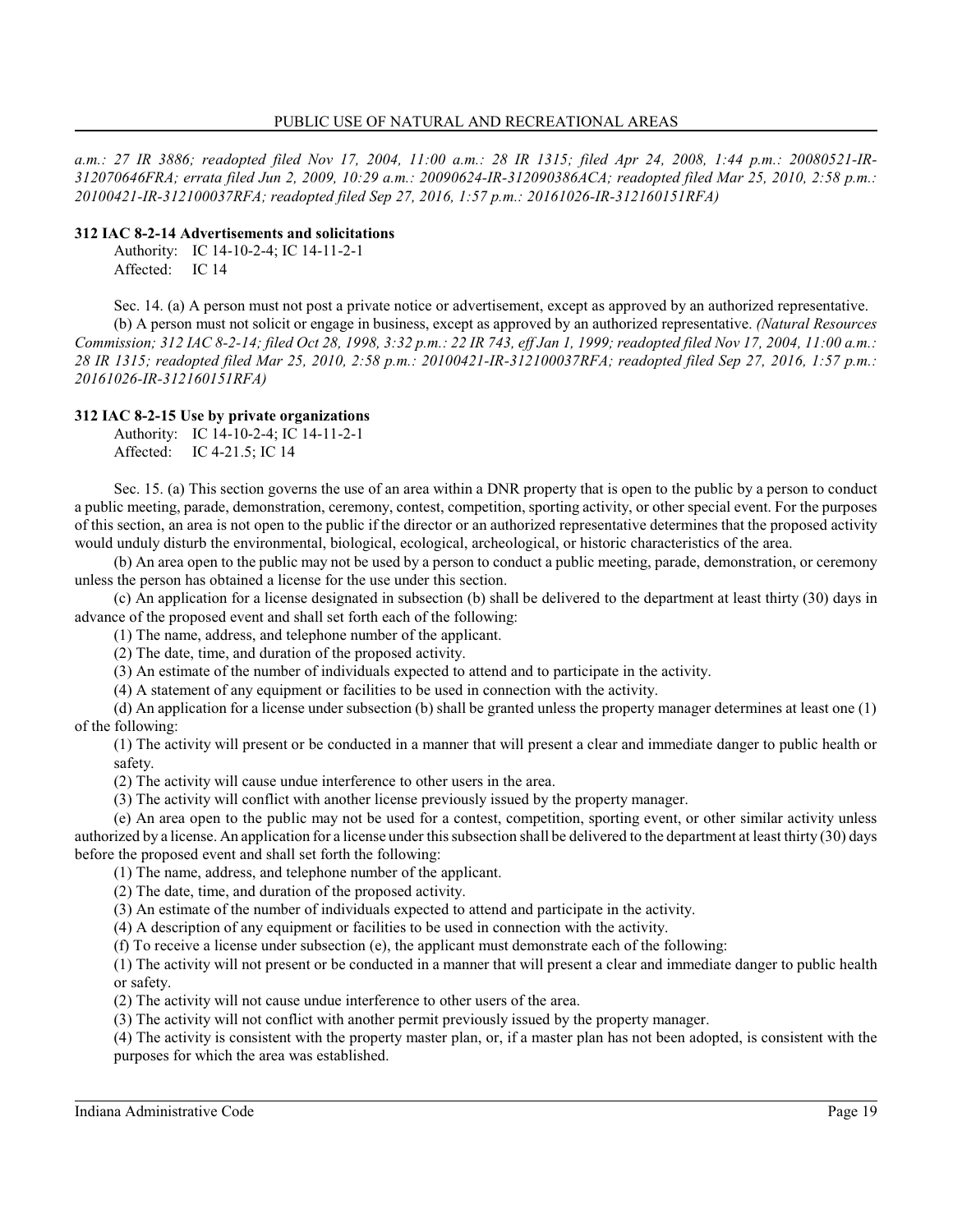(5) The activity is consistent with any site designated under subsection (h).

(g) The property manager shall make an initial determination to issue or deny an application for a license sought under this section within a reasonable period of time after receipt of the application. The license may include conditions that are reasonably necessary to satisfy the purposes of this section. An applicant or other affected person who is aggrieved may take administrative review to the commission under IC 4-21.5 and 312 IAC 3-1.

(h) An area open to the public is available to the general public by reservation on a first-come, first-served basis.

(i) A license issued under this section does not authorize a person to establish, construct, or erect a structure unless otherwise specified in the license.

(j) Thissection does not apply to a private expression of religious preference. *(Natural Resources Commission; 312 IAC 8-2- 15; filed Oct 28, 1998, 3:32 p.m.: 22 IR 744, eff Jan 1, 1999; errata filed Dec 17, 1998, 9:32 a.m.: 22 IR 1525; readopted filed Nov 17, 2004, 11:00 a.m.: 28 IR 1315; readopted filed Mar 25, 2010, 2:58 p.m.: 20100421-IR-312100037RFA; readopted filed Sep 27, 2016, 1:57 p.m.: 20161026-IR-312160151RFA)*

# **312 IAC 8-2-16 Goose Pond Fish and Wildlife Area entry**

Authority: IC 14-10-2-1; IC 14-10-2-4; IC 14-11-2-1 Affected: IC 14; IC 35-46-3-11.5

Sec. 16. (a) A person must obtain a permit card from the check-in station before entering Goose Pond Fish and Wildlife Area in Greene County.

(b) The person must do the following:

(1) Retain the permit card while in the field for the authorized date.

(2) As directed, return the permit card to the department.

*(Natural Resources Commission; 312 IAC 8-2-16; filed Jun 29, 2007, 2:32 p.m.: 20070725-IR-312060333FRA; readopted filed Mar 25, 2010, 2:58 p.m.: 20100421-IR-312100037RFA; readopted filed Sep 27, 2016, 1:57 p.m.: 20161026-IR-312160151RFA)*

# **312 IAC 8-2-17 Redbird State Recreation Area and Interlake State Recreation Area**

Authority: IC 14-10-2-4; IC 14-11-2-1

Affected: IC 9-18-1; IC 14-16-1

Sec. 17. (a) This section establishes requirements that supplement or modify requirements otherwise applicable to a DNR property for both of the following:

(1) Redbird State Recreation Area in Greene County and Sullivan County.

(2) Interlake State Recreation Area in Pike County and Warrick County.

(b) Every vehicle must be registered under IC 9-18-1, and every off-road vehicle must be registered under IC 14-16-1.

(c) Every vehicle or off-road vehicle must be equipped with functioning spark arrestors and mufflers.

(d) Tire chains and studded tires are prohibited.

(e) The operator of an off-road vehicle who is under sixteen (16) years of age must be directly supervised by a parent or guardian who possesses a valid driver's license.

(f) The operator of a vehicle must:

(1) be at least sixteen (16) years of age; and

(2) possess a valid driver's license.

(g) A vehicle must be equipped with a roll bar or other overhead protection for the benefit of the operator and any passenger. The operator and any passenger in a vehicle must wear a seatbelt.

(h) Except as otherwise provided in thissubsection, the operator and any passenger on a motorcycle or an off-road vehicle must wear a motorcycle safety helmet that complies with 49 CFR 571.218\* while the off-road vehicle or motorcycle is in operation. A safety helmet is not required on an off-road vehicle with either of the following:

(1) A fully-enclosed metal cab.

(2) Both of the following:

(A) Roll bar protection.

(B) A seatbelt or harness worn by the operator and any passenger.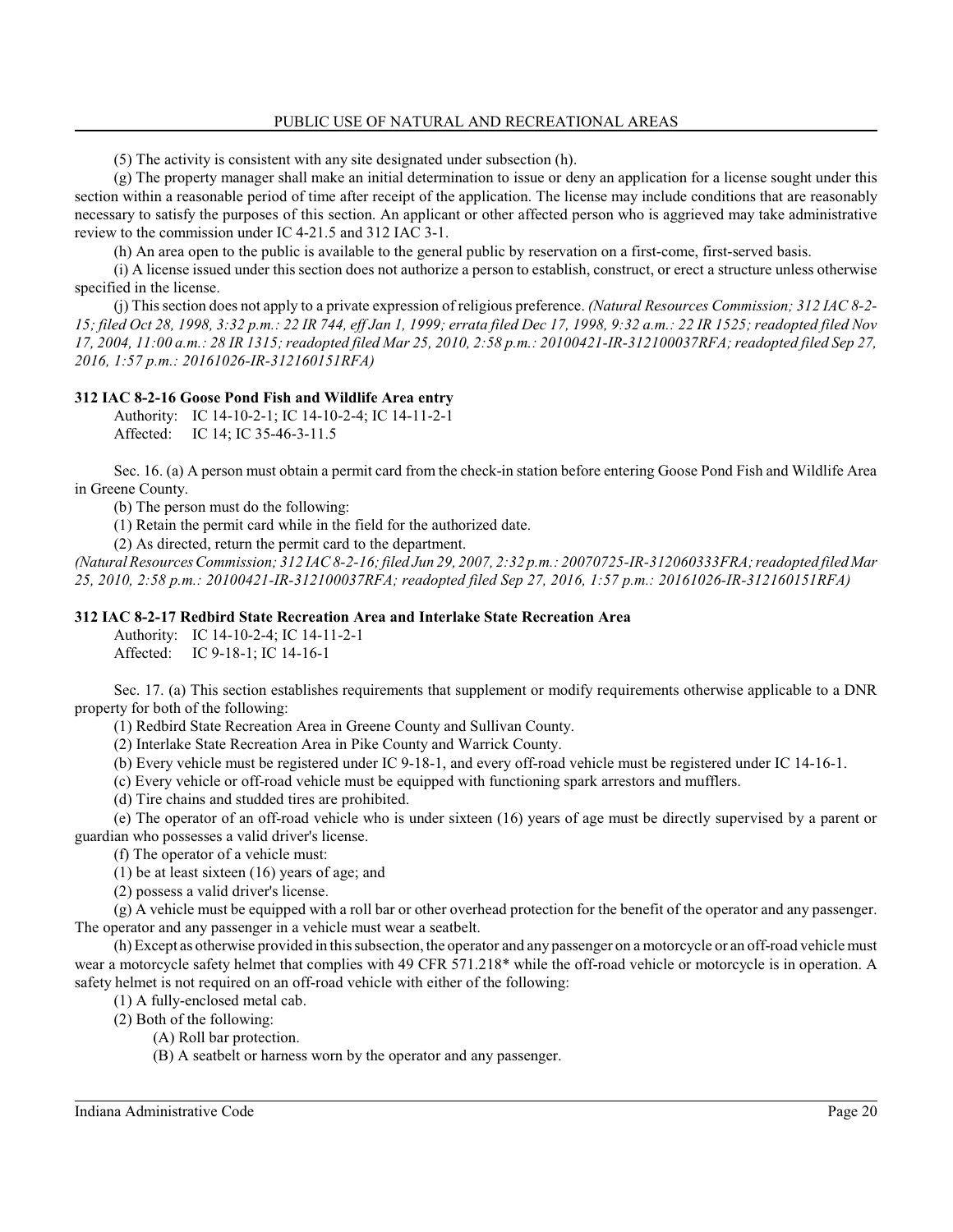\*This document is incorporated by reference. Copies may be obtained fromthe Government Printing Office, 732 North Capitol Street NW, Washington, D.C. 20401, or online at http://bookstore.gpo.gov/. The document is available for review and copying at the Indiana Natural Resources Commission, Division of Hearings, 100 North Senate Avenue, Room N103, Indianapolis, IN 46204- 2273. *(Natural Resources Commission; 312 IAC 8-2-17; filed Aug 18, 2011, 11:38 a.m.: 20110914-IR-312100668FRA; errata filed Oct 6, 2011, 2:38 p.m.: 20111019-IR-312110588ACA; readopted filed Sep 27, 2016, 1:57 p.m.: 20161026-IR-312160151RFA; errata filed Aug 16, 2017, 2:55 p.m.: 20170823-IR-312170389ACA)*

# **Rule 3. Fishing Tournaments** *(Repealed)*

*(Repealed by Natural Resources Commission; filed Aug 3, 2001, 10:54 a.m.: 24 IR 3933, eff Jan 1, 2002)*

# **Rule 4. Group Boat Docks**

#### **312 IAC 8-4-1 Application**

Authority: IC 14-10-2-4; IC 14-11-2-1 Affected: IC 14-22-11-1

Sec. 1. (a) This rule governs the placement of a group boat dock on Monroe Lake or Mississinewa Lake.

(b) No group boat dock may be placed on Monroe Lake or Mississinewa Lake, except as provided under this rule. *(Natural Resources Commission; 312 IAC 8-4-1; filed Oct 28, 1998, 3:32 p.m.: 22 IR 746, eff Jan 1, 1999; filed Nov 5, 1999, 10:14 a.m.: 23 IR 555, eff Jan 1, 2000; readopted filed Nov 17, 2004, 11:00 a.m.: 28 IR 1315; readopted filed Mar 25, 2010, 2:58 p.m.: 20100421-IR-312100037RFA; readopted filed Sep 27, 2016, 1:57 p.m.: 20161026-IR-312160151RFA)*

### **312 IAC 8-4-2 Participation in a group boat dock; minimum requirements**

Authority: IC 14-10-2-4; IC 14-11-2-1; IC 14-19-1-1 Affected: IC 14

Sec. 2. (a) To qualify for a group boat dock, one (1) of the following must be satisfied:

(1) Each person who has a boat slip must own real estate adjoining federal project land.

(2) Each person who has a boat slip must own a lot in an incorporated subdivision composed of contiguous lots where at least twenty-five percent (25%) of the lots adjoin project land. The person who owns one (1) of these lots is eligible for a slip in the group boat dock.

(3) Each person who has a boat slip must be a joint owner in property managed by a corporation where the corporation has managed the property continuously since December 31, 1968. This subdivision does not apply if the corporation becomes dissolved, merged, or transferred to another entity.

(b) For a property to qualify under subsection (a), the property must have a size and shape that is adequate for cabin-type development adjoining federal project lands. *(Natural Resources Commission; 312 IAC 8-4-2; filed Oct 28, 1998, 3:32 p.m.: 22 IR 746, eff Jan 1, 1999; readopted filed Nov 17, 2004, 11:00 a.m.: 28 IR 1315; readopted filed Mar 25, 2010, 2:58 p.m.: 20100421-IR-312100037RFA; readopted filed Sep 27, 2016, 1:57 p.m.: 20161026-IR-312160151RFA)*

### **312 IAC 8-4-3 Installation and maintenance of a group boat dock**

Authority: IC 14-10-2-4; IC 14-11-2-1 Affected: IC 14-22-11-1

Sec. 3. A group boat dock must be installed and maintained as follows:

(1) The person who holds a license under thisrule must be a corporation, association, partnership, or other group with at least six (6) separate parcels of land and landowners. An affidavit of land ownership must be filed for each member of the permit application or license holder. A license applicant must submit a copy of the articles of incorporation, bylaws, partnership agreement, or other similar document.

(2) A surety bond and insurance must be maintained for the group boat dock in an amount determined by the department.

(3) A license for a group boat dock must be renewed annually with a service fee due upon renewal.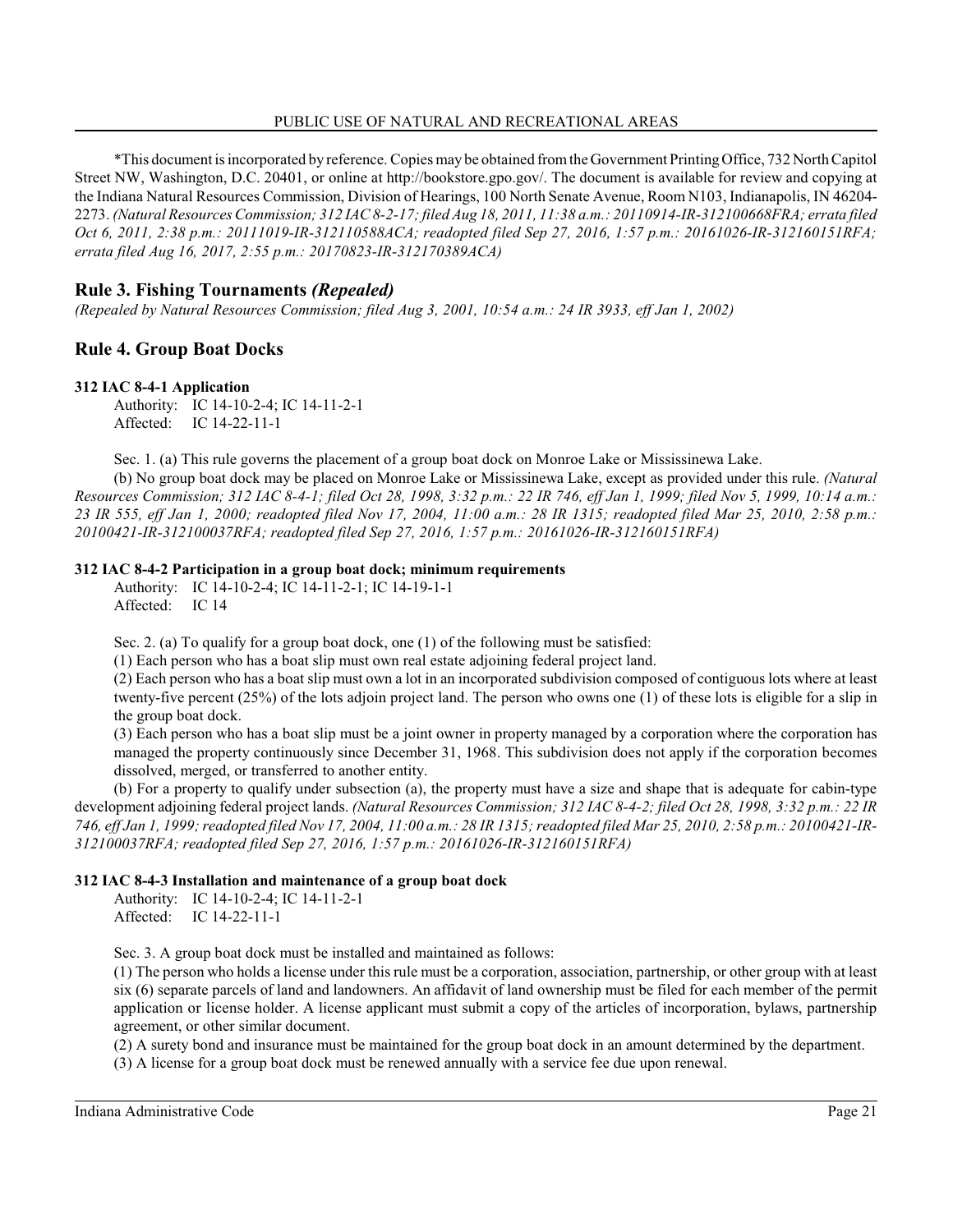(4) Dock construction must be approved by the department.

(5) Boat slips shall be located as close to the edge of the water as practicable.

(6) A dock shall be securely moored or anchored to prevent drifting during high wind, waves, and fluctuation of the pool elevation of Lake Monroe.

(7) A group boat dock and any adjacent area must be kept free from trash, garbage, floating debris, and other materials that may pose a hazard to safety or the environment.

(8) The license holder shall supply a responsible person to provide uninterrupted operation and surveillance of the group boat dock.

(9) No sign shall be placed on the group boat dock or an adjacent area that indicates the site is private property.

(10) A group boat dock shall display its license number so that the number can be easily read from passing boats. The number shall be:

(A) at least two (2) feet high;

(B) black on white background; and

(C) three (3) feet above the deck of the dock.

(11) Land access can be provided to a group boat dock only by a foot path consisting of rock, stone, or gravel. Approval for the foot path must also be obtained from the United States Army Corps of Engineers. Vehicles are prohibited from using the foot path.

(12) The license holder must promptly notify the department in writing of a change in its membership or legal structure. The notification must include a description of the land that is transferred and an affidavit of ownership for the new owner.

*(Natural Resources Commission; 312 IAC 8-4-3; filed Oct 28, 1998, 3:32 p.m.: 22 IR 747, eff Jan 1, 1999; errata filed Dec 17, 1998, 9:32 a.m.: 22 IR 1525; filed Nov 5, 1999, 10:14 a.m.: 23 IR 555, eff Jan 1, 2000; readopted filed Nov 17, 2004, 11:00 a.m.: 28 IR 1315; errata filed Jun 2, 2009, 10:29 a.m.: 20090624-IR-312090386ACA; readopted filed Mar 25, 2010, 2:58 p.m.: 20100421-IR-312100037RFA; readopted filed Sep 27, 2016, 1:57 p.m.: 20161026-IR-312160151RFA)*

#### **312 IAC 8-4-4 Locations where group boat docks may be placed**

Authority: IC 14-10-2-4; IC 14-11-2-1; IC 14-19-1-1 Affected: IC 14

Sec. 4. The following are the sites on Lake Monroe where group boat docks may be placed if those docks otherwise satisfy the requirements of this rule:

|        | Maximum   |                               |
|--------|-----------|-------------------------------|
| Dock   | Number of |                               |
| Site   | Boats     | Location                      |
| $A-1$  | 10        | Wisely Farm                   |
| $A-2$  | 30        | Cove West of Dam              |
| $A-3$  | 30        | Three Fingers Cove            |
| $C-6$  | 21        | Hardin Ridge                  |
| $C-7$  | 15        | West of Mouth of Ramp Creek   |
| $D-8$  | 15        | Persimmon Ridge               |
| $D-9$  | 12        | <b>Sugarcamp Hollow</b>       |
| $E-10$ | 15        | Boy Scout Bay                 |
| $I-14$ | 10        | I.U. Bay                      |
| $J-15$ | 50        | Bay Northeast of the Causeway |
| K-17   | 40        | <b>Hooks Point</b>            |

*(Natural Resources Commission; 312 IAC 8-4-4; filed Oct 28, 1998, 3:32 p.m.: 22 IR 747, eff Jan 1, 1999; readopted filed Nov 17, 2004, 11:00 a.m.: 28 IR 1315; readopted filed Mar 25, 2010, 2:58 p.m.: 20100421-IR-312100037RFA; readopted filed Sep 27, 2016, 1:57 p.m.: 20161026-IR-312160151RFA)*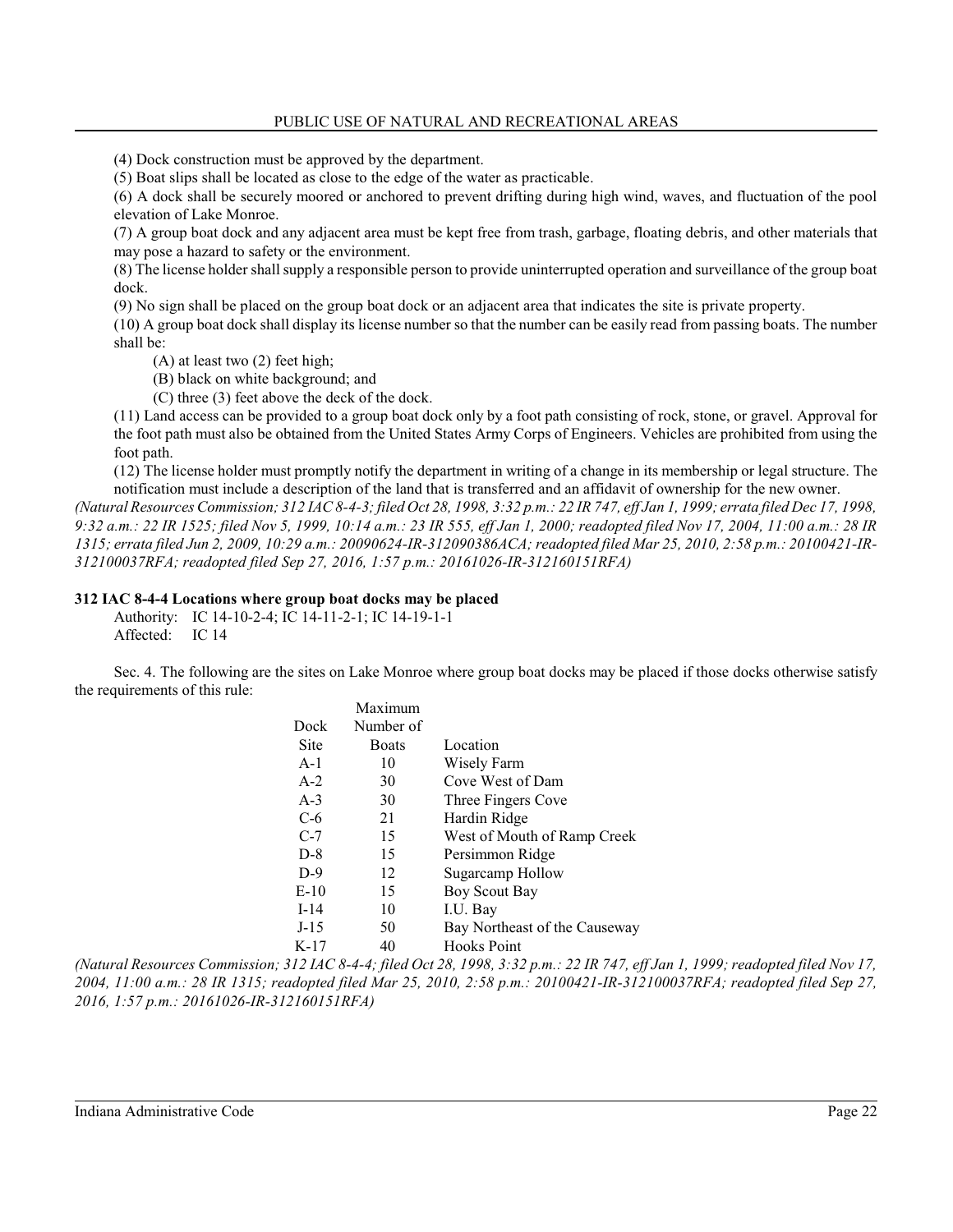#### **312 IAC 8-4-5 Inspections and revocations**

Authority: IC 14-10-2-4; IC 14-11-2-1; IC 14-19-1-1 Affected: IC 4-21.5-3-8; IC 14-10-2-6

Sec. 5. (a) The department may perform, at any reasonable time, an inspection of a group boat dock and its records to determine whether the requirements of this rule are satisfied.

(b) If the department determines that the holder of a license for a group boat dock has violated this rule, in addition to the sanctions provided in 312 IAC 8-5:

(1) the deputy director for the bureau of lands and cultural resources may issue a complaint for the issuance of a notice of violation under IC 14-10-2-6;

(2) the director of the division of state parks and reservoirs may issue a complaint under IC 4-21.5-3-8 to revoke the license; or

(3) the director of the department may authorize any other lawful enforcement action.

*(Natural Resources Commission; 312 IAC 8-4-5; filed Oct 28, 1998, 3:32 p.m.: 22 IR 747, eff Jan 1, 1999; readopted filed Nov 17, 2004, 11:00 a.m.: 28 IR 1315; readopted filed Mar 25, 2010, 2:58 p.m.: 20100421-IR-312100037RFA; readopted filed Sep 27, 2016, 1:57 p.m.: 20161026-IR-312160151RFA)*

# **Rule 5. Enforcement, Penalties, and Other Administrative Actions**

#### **312 IAC 8-5-1 Infraction**

Authority: IC 14-10-2-4; IC 14-11-2-1 Affected: IC 14-10-2-6

Sec. 1. (a) A person who violates this article commits a Class C infraction.

(b) A violation of this article may be enforced by a prosecuting attorney or through the initiation of a commission complaint for a notice of violation under IC 14-10-2-6. *(Natural Resources Commission; 312 IAC 8-5-1; filed Oct 28, 1998, 3:32 p.m.: 22 IR 748, eff Jan 1, 1999; readopted filed Nov 17, 2004, 11:00 a.m.: 28 IR 1315; readopted filed Mar 25, 2010, 2:58 p.m.: 20100421-IR-312100037RFA; readopted filed Sep 27, 2016, 1:57 p.m.: 20161026-IR-312160151RFA)*

#### **312 IAC 8-5-2 License sanctions**

Authority: IC 14-10-2-4; IC 14-11-2-1 Affected: IC 4-21.5-3-8; IC 4-21.5-4; IC 14

Sec. 2. The department may file a complaint under IC 4-21.5-3-8, or seek emergency relief under IC 4-21.5-4, to revoke or suspend the license of a person who violates a term of the license, this article, or another law. *(Natural Resources Commission; 312 IAC 8-5-2; filed Oct 28, 1998, 3:32 p.m.: 22 IR 748, eff Jan 1, 1999; filed Aug 3, 2001, 10:54 a.m.: 24 IR 3933, eff Jan 1, 2002; readopted filed Nov 17, 2004, 11:00 a.m.: 28 IR 1315; readopted filed Mar 25, 2010, 2:58 p.m.: 20100421-IR-312100037RFA; readopted filed Sep 27, 2016, 1:57 p.m.: 20161026-IR-312160151RFA)*

### **312 IAC 8-5-3 Ejection from a DNR property**

Authority: IC 14-10-2-4; IC 14-11-2-1 Affected: IC 4-21.5; IC 14

Sec. 3. (a) A property manager or another authorized representative may require a person to leave a DNR property or may otherwise restrict a person's use of a DNR property.

(b) An ejection or restriction imposed under subsection (a) is effective immediately and applies for twenty-four (24) hours unless the property manager or other authorized representative specifies a shorter duration.

(c) Notwithstanding subsection (b), a property manager or another authorized representative may designate in writing that the ejection or restriction shall remain in effect for not more than one (1) year. An ejection or restriction under thissubsection is subject to administrative review to the commission under IC 4-21.5.